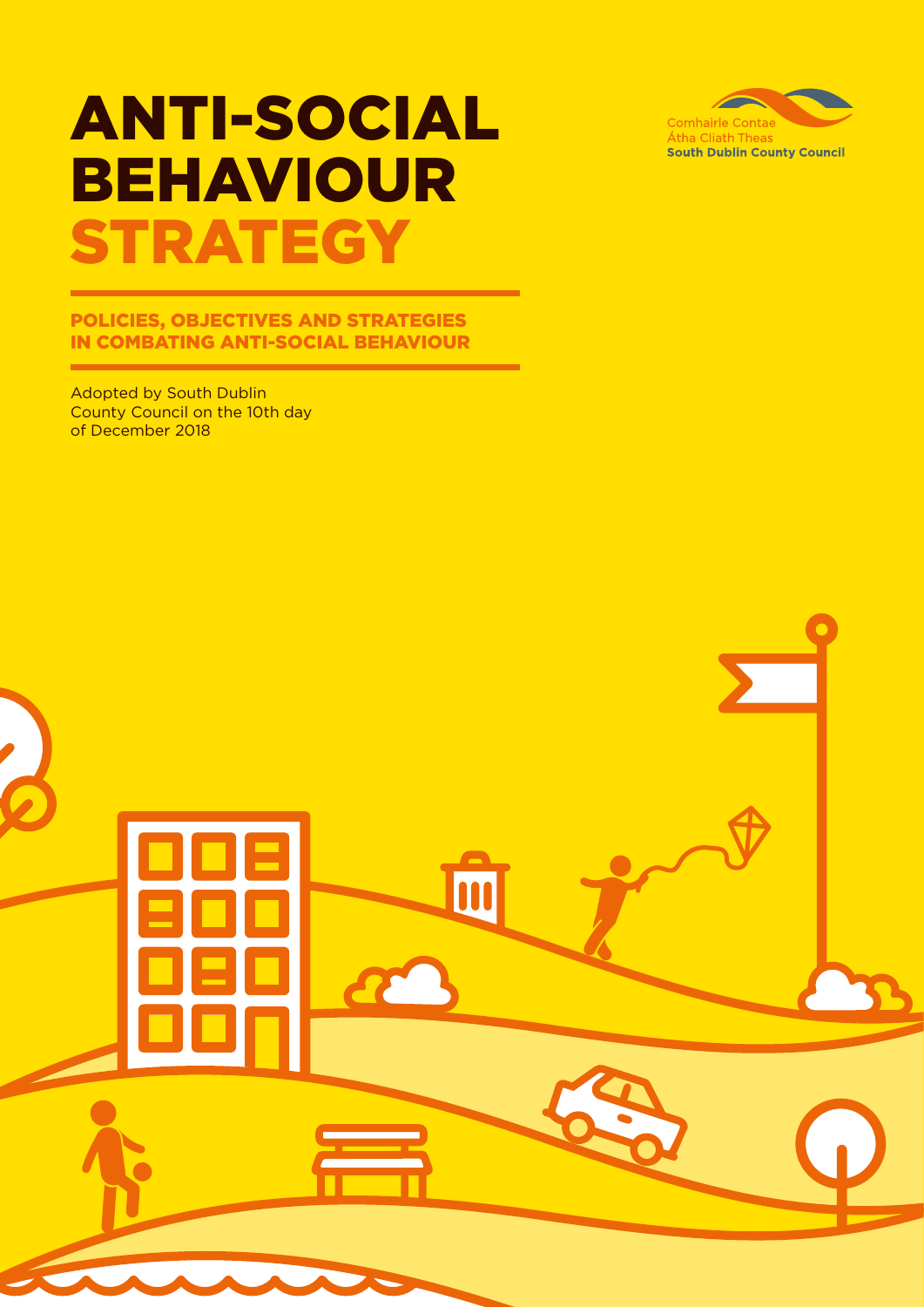## TABLE OF CONTENTS

| 1.  | <b>Mission Statement</b>                                        | $\overline{3}$ |
|-----|-----------------------------------------------------------------|----------------|
| 2.  | <b>Introduction</b>                                             | 4              |
| 3.  | <b>Definition</b>                                               | 6              |
| 4.  | <b>Categorisation of Anti-Social Behaviour</b>                  | $\overline{7}$ |
| 5.  | <b>Objectives</b>                                               | 8              |
| 6.  | <b>Action Plan</b>                                              | 8              |
| 7.  | <b>Policy</b>                                                   | 11             |
| 8.  | <b>Principles</b>                                               | 12             |
| 9.  | <b>Complaints</b>                                               | 12             |
| 10. | Implementation                                                  | 14             |
| 11. | <b>Monitoring and Performance Indicators</b>                    | 14             |
| 12. | <b>Strategic Proposals</b>                                      | 15             |
| 13. | <b>Tenant Association and Estate Management</b>                 | 17             |
| 14. | <b>Procedure for Processing Complaints</b>                      | 18             |
| 15. | <b>Information Sharing</b>                                      | 19             |
| 16. | <b>Investigation of Complaints</b>                              | 20             |
| 17. | <b>Mediation</b>                                                | 24             |
| 18. | <b>Initiating Legal Action</b>                                  | 24             |
| 19. | Refusal to Sell, consent to Re-Sale or Allocation of a dwelling | 25             |
| 20. | Re-admission to Housing List - following termination of tenancy | 26             |
| 21. | <b>Rights of Tenants</b>                                        | 27             |
| 22. | <b>Responsibilities of Tenants</b>                              | 27             |
| 23. | <b>Health and Safety of Staff</b>                               | 28             |
| 24. | <b>Customer Service</b>                                         | 28             |
| 25. | <b>Appendices</b>                                               | 29             |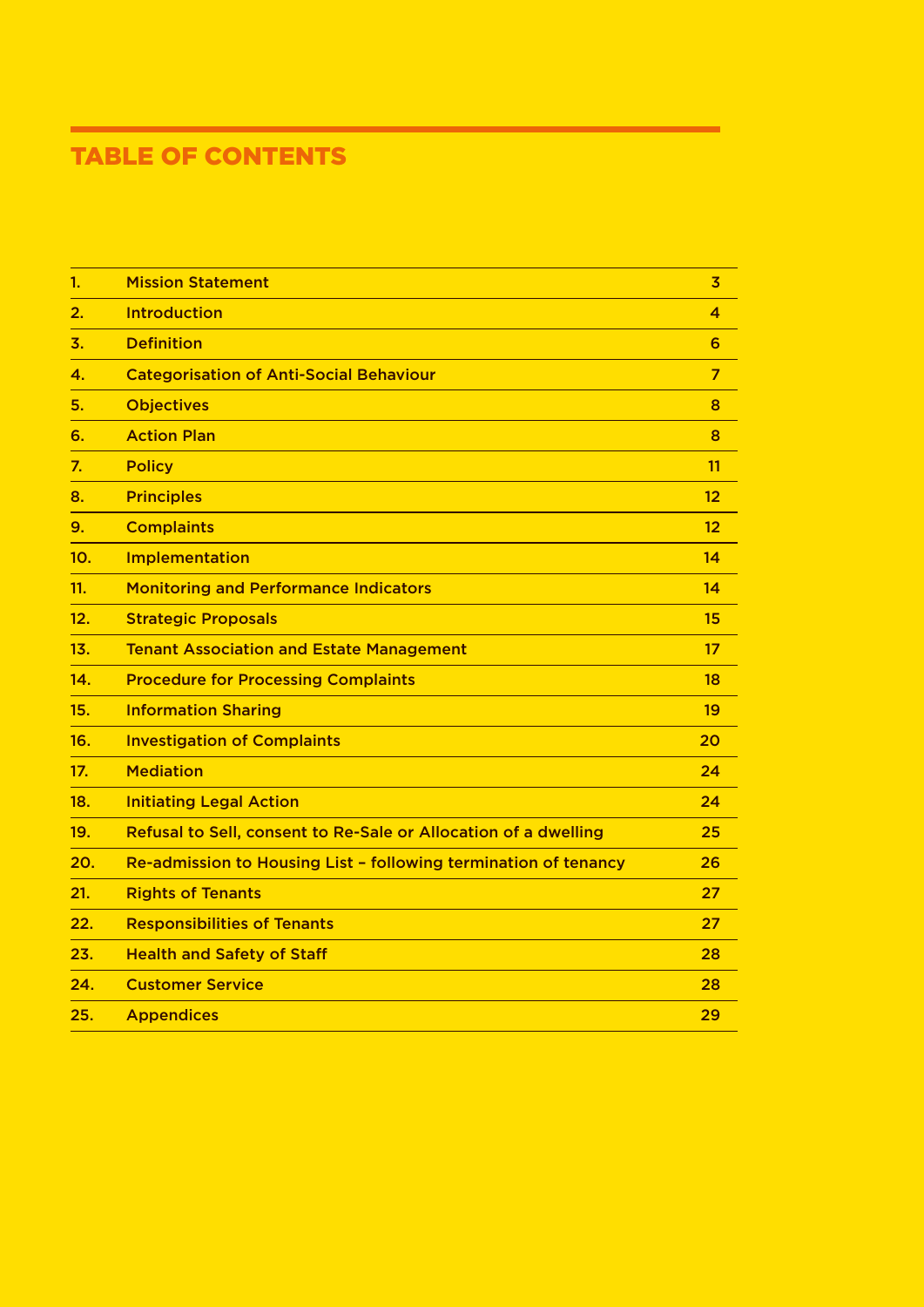### 1. SOUTH DUBLIN COUNTY COUNCIL'S MISSION STATEMENT

The aim of South Dublin County Council is to make our county the best possible place in which to live, work and do business.

The objective of this strategy is to assist in the creation of and sustainment of a safe and peaceful living environment for the communities of South Dublin County Council by actively tackling anti-social behaviour through prevention, reduction, enforcement, support and rehabilitation.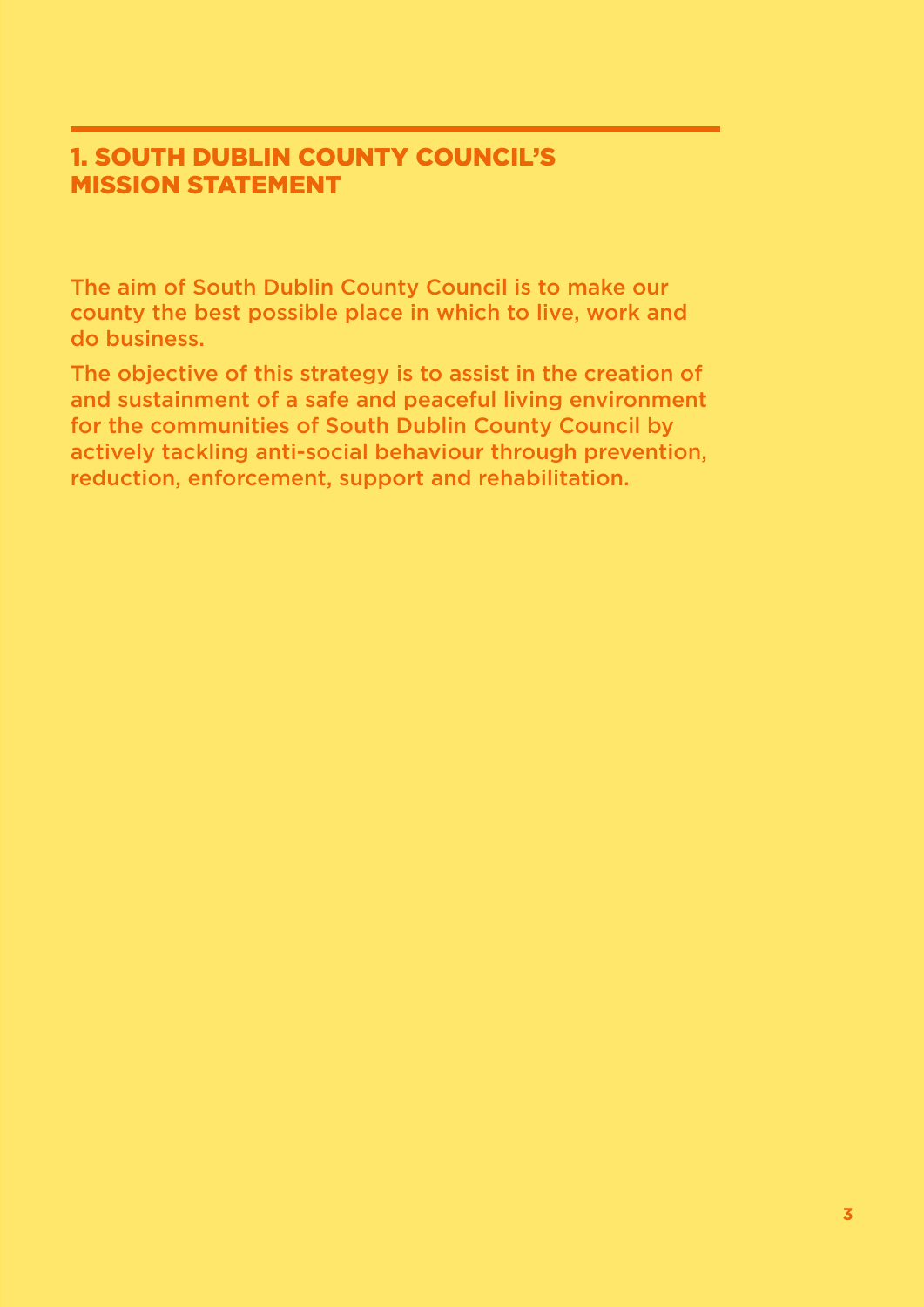### 2. INTRODUCTION

An Anti-Social Strategy is required to be drawn up and adopted by South Dublin County Council under Section 35 of the Housing (Miscellaneous Provisions) Act 2009. The Council's Strategy has now been reviewed to incorporate the necessary amendments to bring the policy into line with the new legislative requirements in the Housing (Miscellaneous Provisions) Act, 2014 and other relevant legislation.

The revised Strategy will apply to the parts of the administrative area of the Council in which are situated—

- (a) dwellings let by the housing authority to tenants under the Housing Acts 1966 to 2014,
- (b) dwellings which are the subject of Chapter 4 tenancy agreements,
- (c) dwellings in which relevant purchasers (within the meaning of section 1 of the Housing (Miscellaneous Provisions) Act 1997) reside, and
- (d) sites (within the meaning of section 1 of the Housing (Miscellaneous Provisions) Act 1997).

South Dublin County Council recognises that anti-social behaviour can have a very significant adverse effect on the quality of life of its tenants and on their communities. The Council has approximately 10,000 social housing properties, and it is accepted that only small numbers of persons are involved in anti-social behaviour.

The Council in the interests of all of its tenants and the community promotes the peaceful occupation and enjoyment of dwellings. The Council works in partnership with its tenants and various other stakeholders to take proactive steps to prevent and eliminate such behaviour.

The Council's powers in relation to Estate Management and Anti- Social Behaviour are contained in the Housing Acts 1966 to 2014 and in particular the Housing (Miscellaneous Provisions) Act 1997 and Housing (Miscellaneous Provisions) Act 2014. This Strategy will be implemented in conjunction with the Council's Allocation Scheme, Homeless Action Plan and the Traveller Accommodation Programme.

South Dublin County Council, is the housing authority, and attempts to strike a balance between the rights of the victim, to live without having to endure the antisocial behaviour of others, with the rights of the perpetrator to a fair hearing and the opportunity to redeem themselves through changing their behaviour.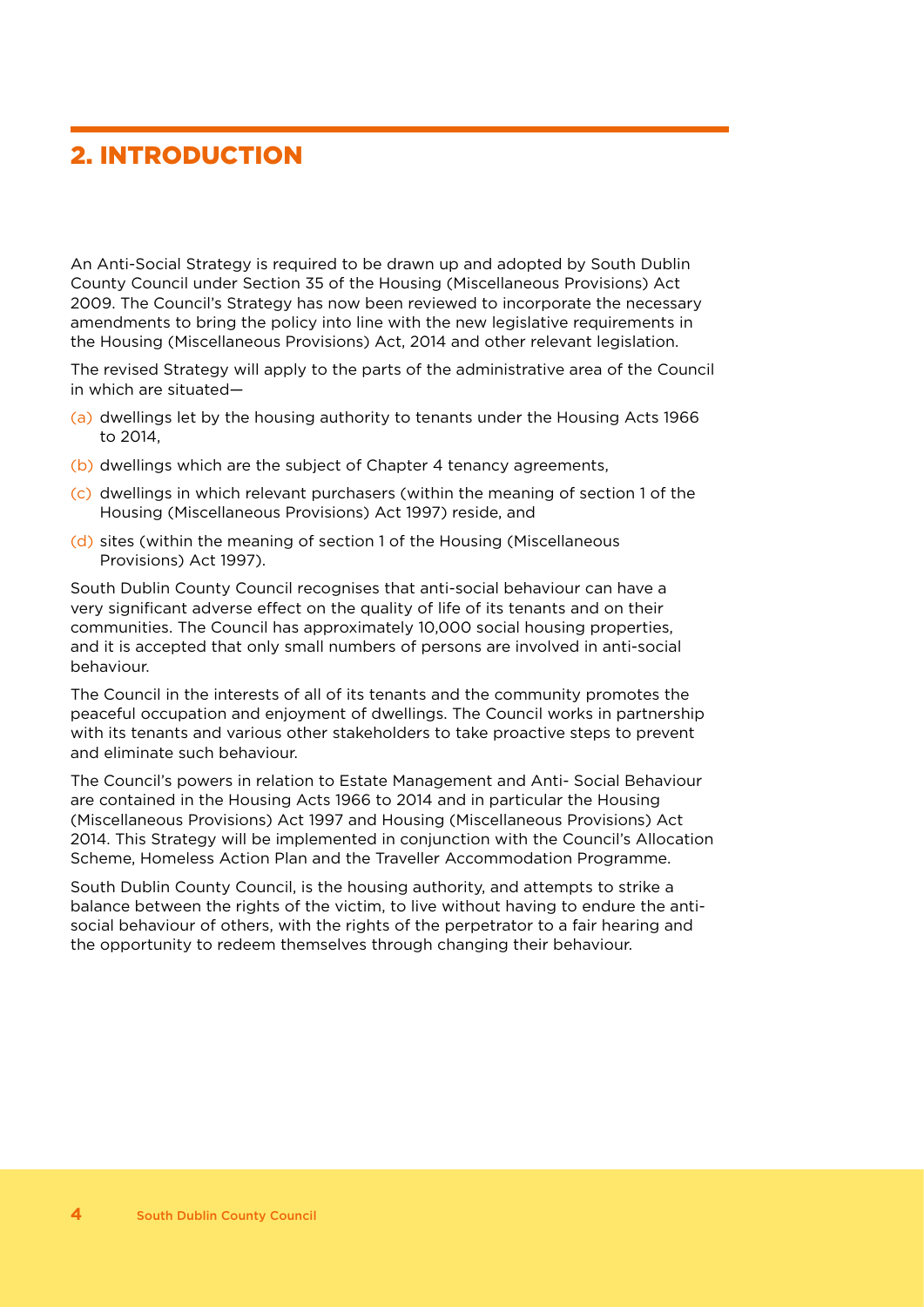#### INTRODUCTION (CONTINUED)

The Council seeks to support tenants and members of their households who lapse in their behaviour as citizens. A preventative staged warning process will be used to effectively manage anti-social behaviour issues and deter offenders. While the Council is usually prepared to give such persons every chance to mend their ways, cases will arise where the Council will be obliged, in accordance with law, to seek to remove tenants and/or members of their households in the interest of protecting other members of the community.

The Council will continue to work closely with An Garda Síochána and other agencies to share information, in accordance with the Data Protection Acts 1988 and 2018 and the Housing (Miscellaneous Provisions) Act 1997, in dealing with antisocial behaviour.

Multi-agency panels have been created linking the Council with both statutory and non-statutory organisations. The agencies for the purpose of this Strategy are as follow:

- An Garda Síochána
- Department of Social Protection
- Health Service Executive
- Tusla (Child and Family Agency)
- Probation Services
- Department of Education and Skills
- Tallaght and Clondalkin Drug and Alcohol Task Forces
- Clondalkin and Tallaght Traveller Community Development Groups

Co-operation between agencies will assist in ensuring a co-ordinated approach to dealing with, or the prevention or reduction of, anti-social behaviour and the successful resolution of anti-social problems, while having regard to the need to avoid duplication of activities by the housing authority and such other persons in the performance of their respective functions.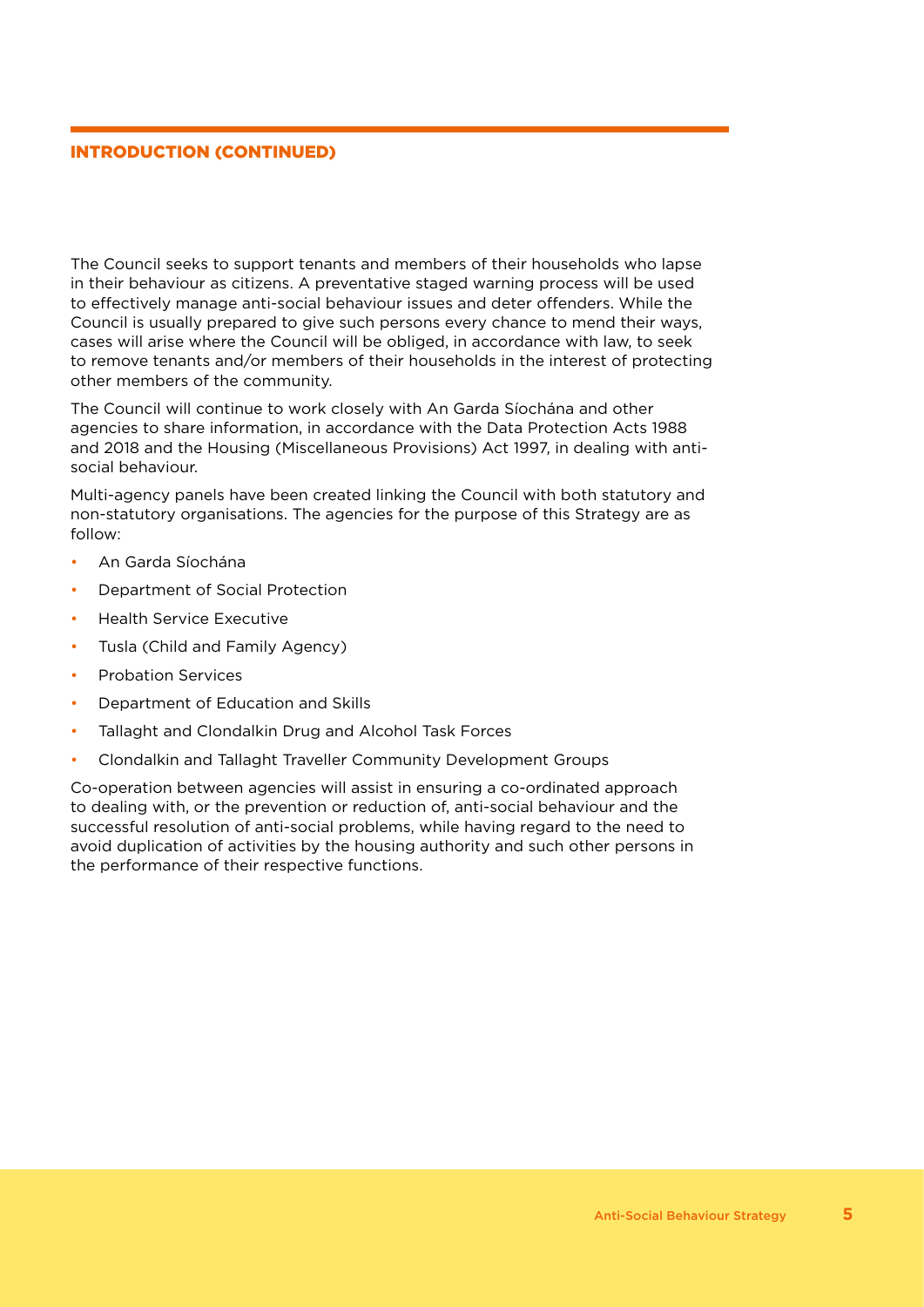### 3. DEFINITION

Anti-social behaviour is defined in the Housing (Miscellaneous Provisions) Act 2014 as either or both of the following:

- (a) The manufacture, production, preparation, importation, exportation, sale, supply, possession for the purposes of sale or supply, or distribution of a controlled drug (within the meaning of the Misuse of Drugs Acts 1977 to 2007)
- (b) Any behaviour which causes or is likely to cause any significant or persistent danger, injury, damage, alarm, loss or fear to any person living, working or otherwise lawfully in or in the vicinity of a house provided by a housing authority under the Housing Acts 1966 to 2014 or Part V (as amended) of the Planning and Development Act 2000 or a housing estate in which the house is situate and, without prejudice to the foregoing, includes—
	- (i) Violence, threats, intimidation, coercion, harassment or serious obstruction of any person
	- (ii) Behaviour which causes any significant or persistent impairment of a person's use or enjoyment of his or her home, or
	- (iii) Damage to or defacement by writing or other marks of any property, including a person's home

#### **While particular incidents can fall within both anti-social and criminal classifications it is important to state that the Local Authority's role is to pursue incidents through the anti-social provisions of the Housing Acts using the civil law and An Garda Síochána's role is to pursue incidents through criminal justice mechanisms.**

Please note: 'Tenant' and 'Tenancy Agreement' and analogous terms include reference to "Licence Holder" and "Bay Licence" and analogous terms as appropriate.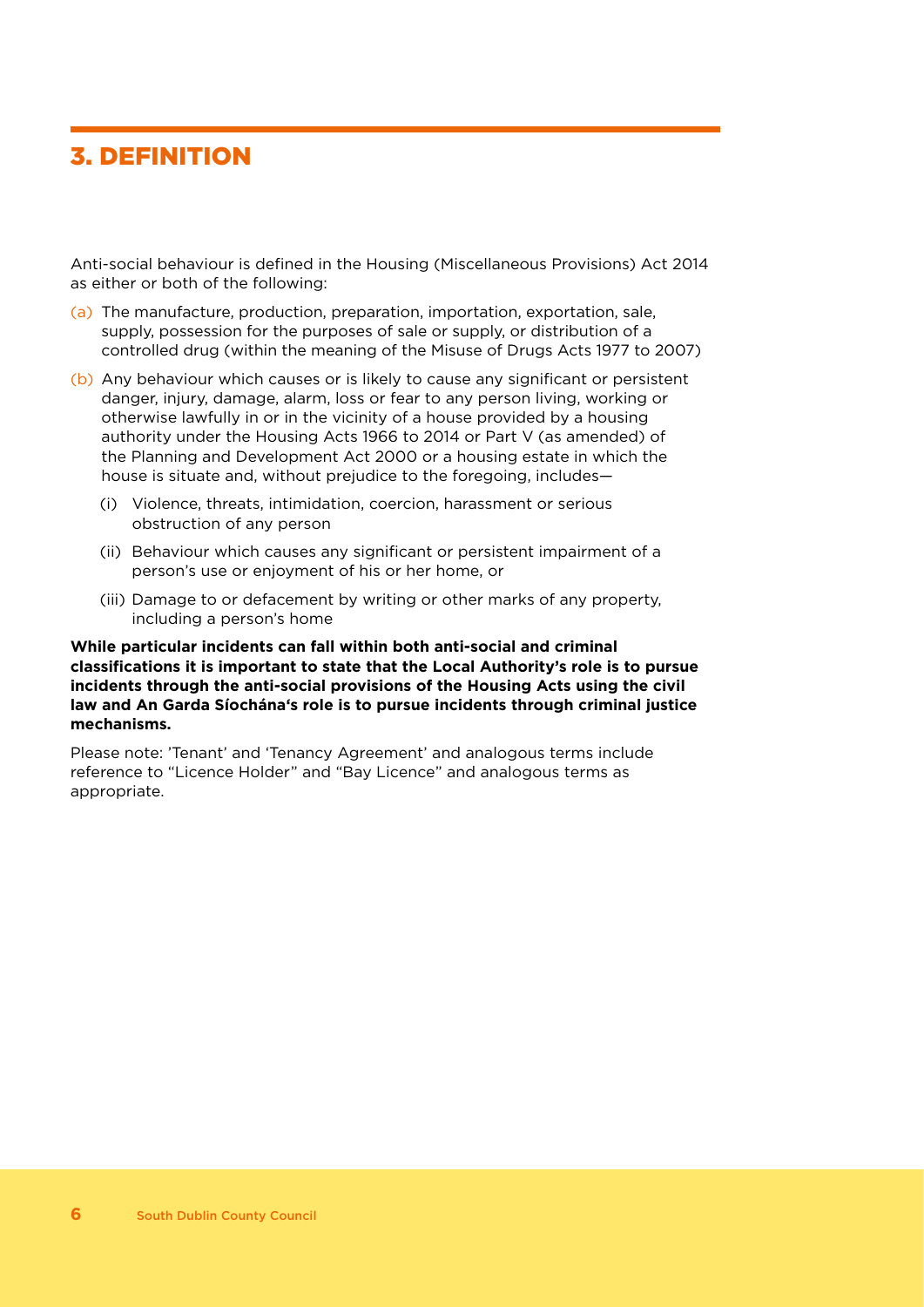### 4. CATEGORISATION OF ANTI-SOCIAL BEHAVIOUR COMPLAINTS

For the purposes of defining and monitoring different types of anti-social behaviour, the Council will use the following categories. Some of these complaints will come within the definition of Anti-social behaviour as defined within the 1997 Act as amended and some will be outside the definition but entail breaches of the Tenancy Agreement.

#### CATEGORY A

The manufacture, production, preparation, importation, exportation, sale, supply, possession for the purposes of sale or supply, or distribution of a controlled drug (within the meaning of the Misuse of Drugs Acts, 1977 and 2007)

#### CATEGORY B

Any behaviour which causes or is likely to cause any significant or persistent danger, injury, damage, loss or fear to any person living, working or otherwise lawfully in or in the vicinity of a house provided by a housing authority under the Housing Acts 1966 to 2014, or a housing estate in which the house is situated and without prejudice to the foregoing includes violence, threats, intimidation, coercion, harassment, racism or serious obstruction of any person.

#### CATEGORY C

Breaches of those terms within the tenancy agreement that do not fall within Category A and B above.

Within each of these three categories, priority will be allocated on the basis of seriousness and impact of the particular incidents.

Some complaints in Category C may not in fact constitute 'anti-social behaviour' under the definition but the behaviour complained of may nonetheless constitute a breach of the tenancy agreement by the tenant and in those cases, the Council may also take action against the tenant.

#### NOISE

Unreasonable noise from a dwelling is a common problem and if a resolution cannot be agreed then a complainant can make an application to the District Court for a Noise Abatement Order in accordance with **Section 108, Environmental Protection Agency Act, 1992.** If the noise is significant and persistent and affects more than one neighbour it will be viewed as a breach of the tenancy agreement and will be investigated.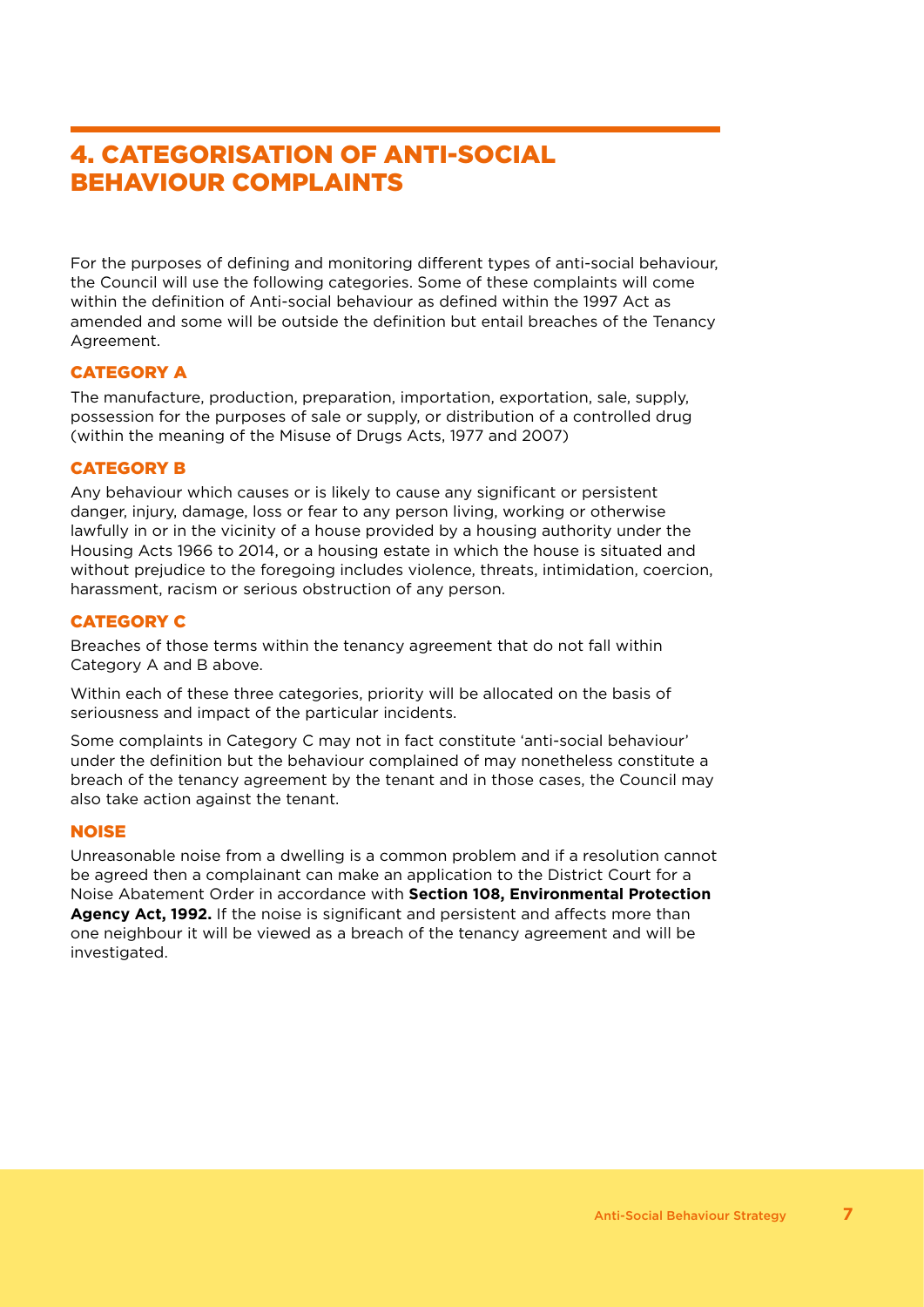### 5. OBJECTIVES

#### **The principal objectives of this Strategy are:**

- The prevention and reduction of anti-social behaviour
- The co-ordination of services to deal with anti-social behaviour
- The continuation of a multi agency approach to dealing with anti-social behaviour
- The promotion of co-operation with other persons/bodies including an Garda Síochána in the performance of their respective functions in relation to preventing/reducing anti-social behaviour
- The promotion of good estate management

### 6. ACTION PLAN

The objectives outlined above will be achieved by implementing the following action plan.

#### 6.1. Allocation Support Unit:

will investigate all complaints of anti-social behaviour fairly, objectively, and impartially; and in appropriate cases and where necessary recommend to the Chief Executive the initiation of court proceedings to seek the possession of dwellings and/or the exclusion of persons from dwellings or other areas in accordance with law

#### 6.2. Estate Management Unit:

will continue to promote greater resident involvement in the management and development of their estates.

#### 6.3. Traveller Accommodation Unit:

The Council has a dedicated unit to deal with the management and control of Traveller Specific Accommodation and to deal with anti- social issues that may arise. This unit will build meaningful relationships with the Traveling Community and will mediate disputes where possible.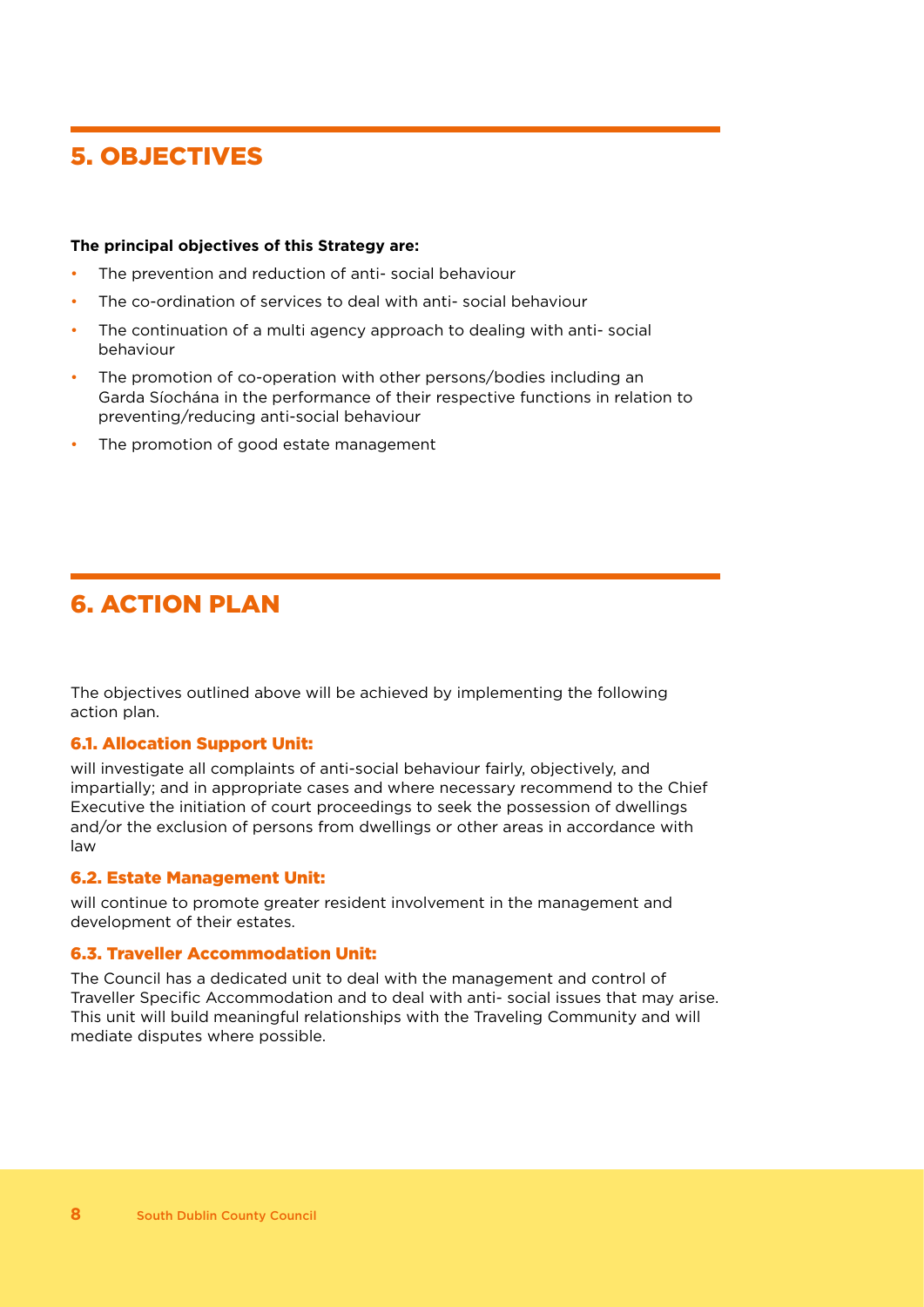#### ACTION PLAN (CONTINUED)

#### 6.4. Response Times:

The Council will respond to all complaints within 5 working days (serious cases prioritised) and initiate an investigation into all complaints within 10 working days. Thereafter it depends on the action considered necessary.

#### 6.5. Relationship Building:

Established links with agencies such as the Gardaí, the Health Service Executive, the Probation service, the Childhood Development Initiative, the Traveller support groups, Drug addiction support services, Tallaght and Clondalkin Drug and Alcohol Task Force, Youth Services, Homeless Agencies, Community Groups, and Schools will be further developed and nurtured for the benefit of the Community.

#### 6.6.Housing Welfare Service:

The Council provides this service so as to sustain as many tenancies as possible and to provide support for tenants who require such support. The Housing Welfare Service will link in with other social services and will represent the Council at case conferences where multi- agency intervention is required.

In implementing the strategy the Council will seek also to be consistent in its operation with the Homeless Action Plan for the South Dublin area and the National Homeless Strategy.

#### 6.7. Homelessness:

Each of the Dublin Local Authorities is now responsible for dealing with homelessness in its own administrative area. Changes to the way in which homeless services are configured will ensure that households achieve a seamless and timely exit from homelessness. However in the first instance the Council will explore all avenues including intensive tenancy sustainment efforts to ensure that homelessness occurs in the absolute minimum number of instances.

South Dublin County Council is aware of its statutory functions regarding all homeless persons including those who have been evicted for anti- social behaviour or for non payment of rent.

#### 6.8. Community Services Department:

The Council will draw on its resources to promote Community development as a counter to conditions where anti -social behaviour can flourish. Responses to antisocial behaviour will be addressed in the context of community safety at all times. Use of Council facilities and participation in pro-social initiatives will be promoted.

Information about all the community facilities which are available in the South Dublin Area are available in the Council's website **www.sdcc.ie**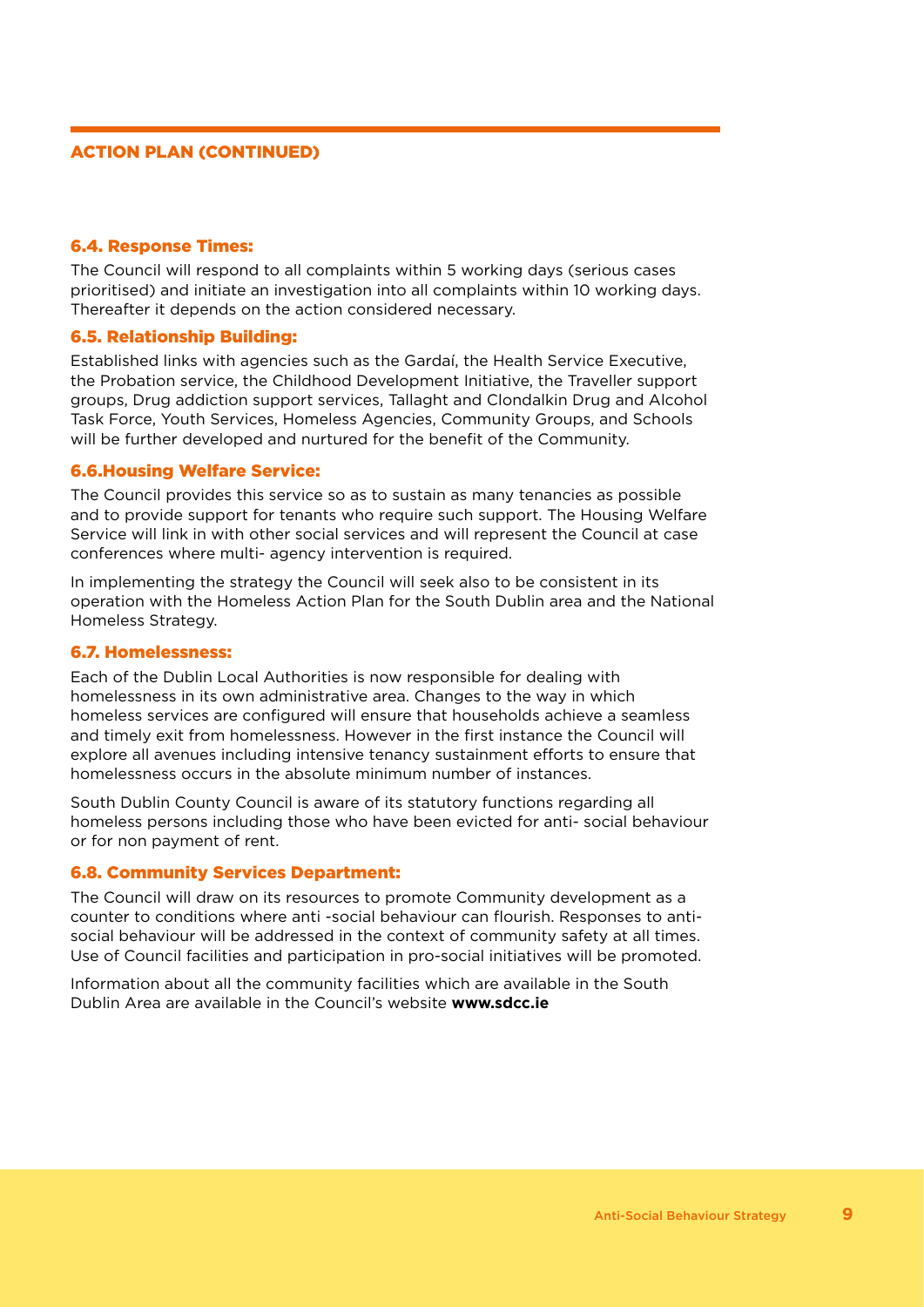#### ACTION PLAN (CONTINUED)

#### 6.9. Estate Management Clinics:

The Council will continue to actively participate in the Estate Management Clinics which are also attended by the Community Gardaí. The operation of the clinics will be advertised at every available opportunity so that members of the public may avail of this confidential means of bringing information to the attention of the Council and the Gardaí. A list of the clinics is available at www.sdcc.ie

#### 6.10. Local Policing Fora:

Three local Policing Fora have been set up by the South Dublin Joint Policing Committee. The fora will facilitate public meetings to discuss relevant issues from the respective areas they cover. These meetings are held regularly in Tallaght and Clondalkin and bring together the various parties with responsibility for public order matters. The Council is committed to active participation in the fora as a means of furthering safer communities.

The Council is also represented on and actively involved in the Community Safety fora. These will be developed and expanded, where possible, to encourage mechanisms whereby confidentiality / anonymity might be provided to residents bringing forward information about Estate Management issues.

**6.11. Dublin Bus/Luas Community Forum:** The Council will continue to actively participate in this forum with the ultimate aim of ensuring that no disruptions occur to this vital public transport service. Preventative measures will be taken as necessary to deter such activities.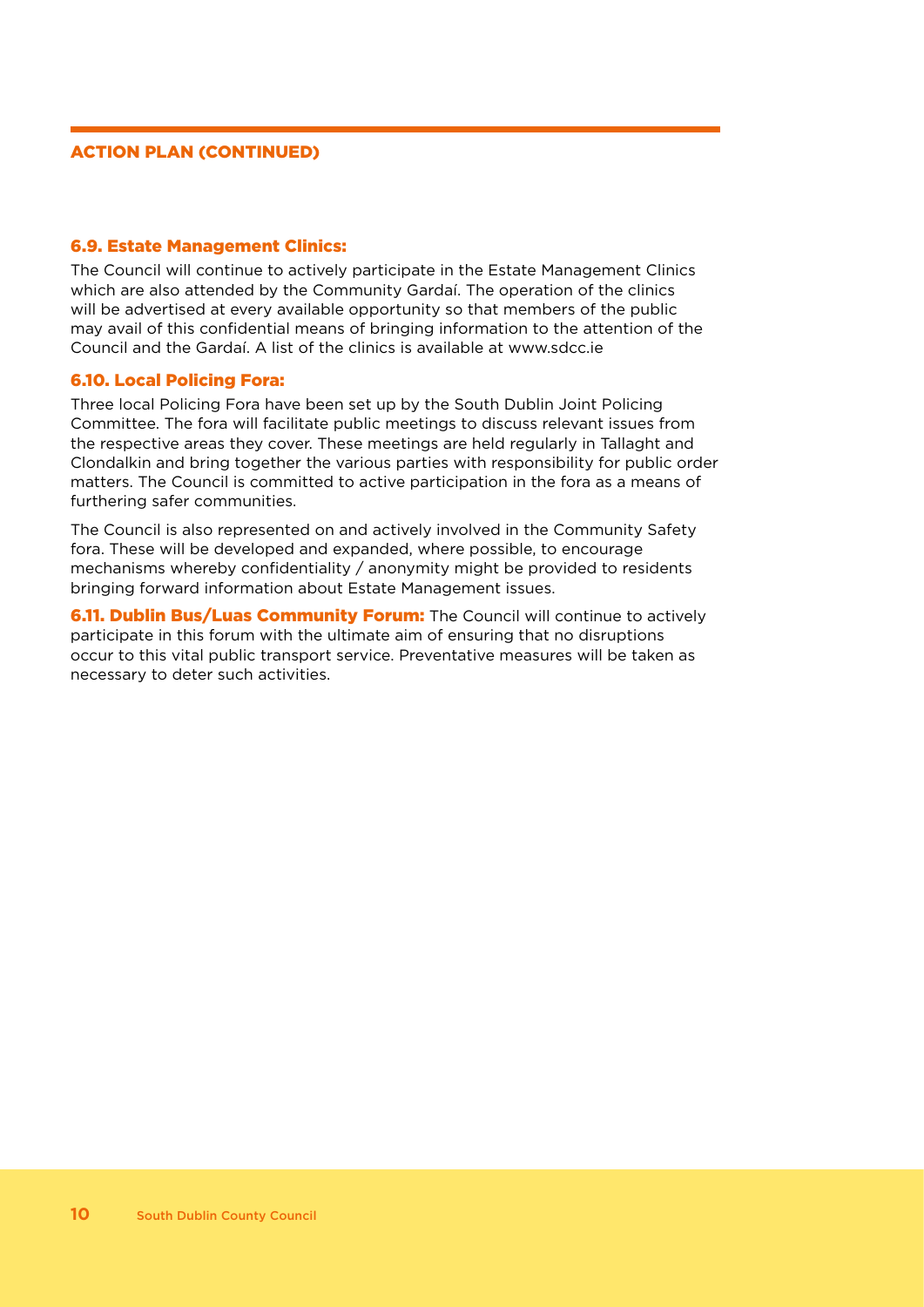### 7. POLICY

It is the policy of South Dublin County Council to utilise its powers under the Housing Act 1966-2014 to:

- deal with, prevent and reduce anti-social behaviour within its functional area.
- Inform tenants of their rights and responsibilities in regard to incidents of antisocial behaviour
- Develop linkages and integration both within the local authority and with other agencies to create a more cohesive, coherent and effective approach to enforcement of all local authority responsibilities (for example dumping, rent arrears, dog licences, pollution etc.)
- Adopt a multi-agency approach, ensuring closer relations with the Garda Síochána, other agencies and sharing information in dealing with anti-social behaviour cases
- Make decisions on individual cases on the basis of thorough and fully informed investigations
- Utilise the extensive powers granted to the Council under Section 15 of the Housing (Miscellaneous Provisions) Act 1997 whereby information may be obtained from the Gardaí and other agencies about *'any person seeking a house or site from the authority or seeking to occupy a caravan on a site or residing or proposing to reside at a house provided by the authority or by an approved body, including a house the subject of a rental accommodation availability agreement, or seeking or receiving any other housing support (within the meaning of the Housing (Miscellaneous Provisions) Act 2009) under the Housing Acts 1966 to 2009 , or whom the authority considers may be or may have been engaged in anti-social behaviour'.*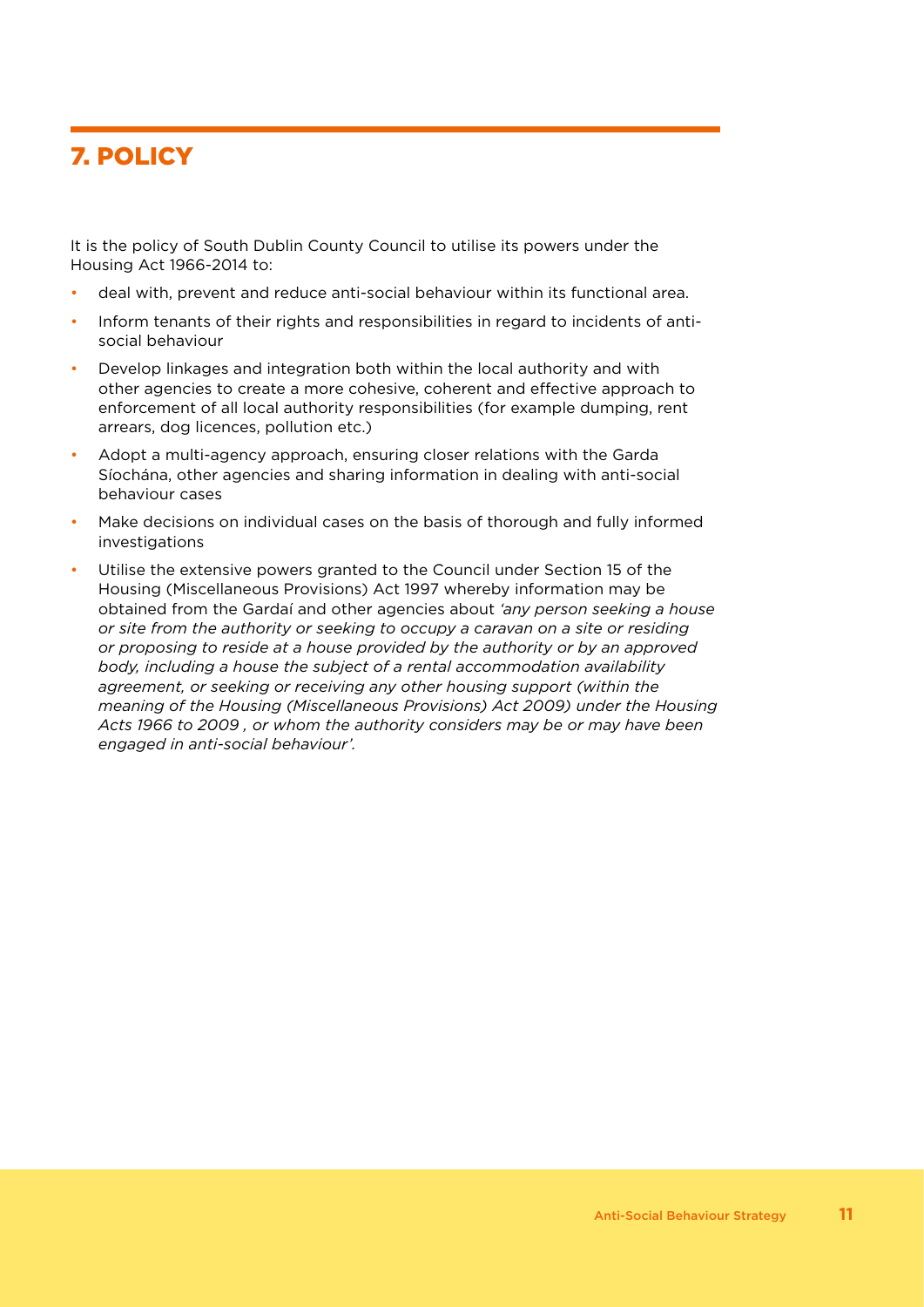### 8. PRINCIPLES

Listed below are the principles that the Council will abide by in the implementation of this policy:

- All cases will be dealt with in accordance with fair, impartial and objective procedures
- Confidentiality is ensured for both the accused and the complainant
- The Council will work in partnership with all relevant stakeholders particularly where the relevant response extends beyond the remit of the Council's authority
- The Council will take a holistic approach to the issue
- The Council will act within the framework set out in legislation
- The Council will have regard to the need to eliminate discrimination, promote equality of opportunity and treatment of the persons to whom it provides services, and to protect the human rights of the persons to whom it provides services.

### 9. COMPLAINTS

Complaints of anti-social behaviour and/or breaches of tenancy will be accepted by

- Phoning the Estate Management Unit on 01-414 9000 or email **cccounter@sdublincoco.ie** or by submitting a **Customer Care Contact Form.**
- Freephone 1800 200 245 and leave a message with details of the anti-social behaviour or;
- Complete an **Anti-Social incident report form** and return to our Customer Care Centres in Tallaght/ Clondalkin Civic Offices, or call to one of the Estate Management Clinics, details of venues, dates and times of clinics are available on **www.sdcc.ie**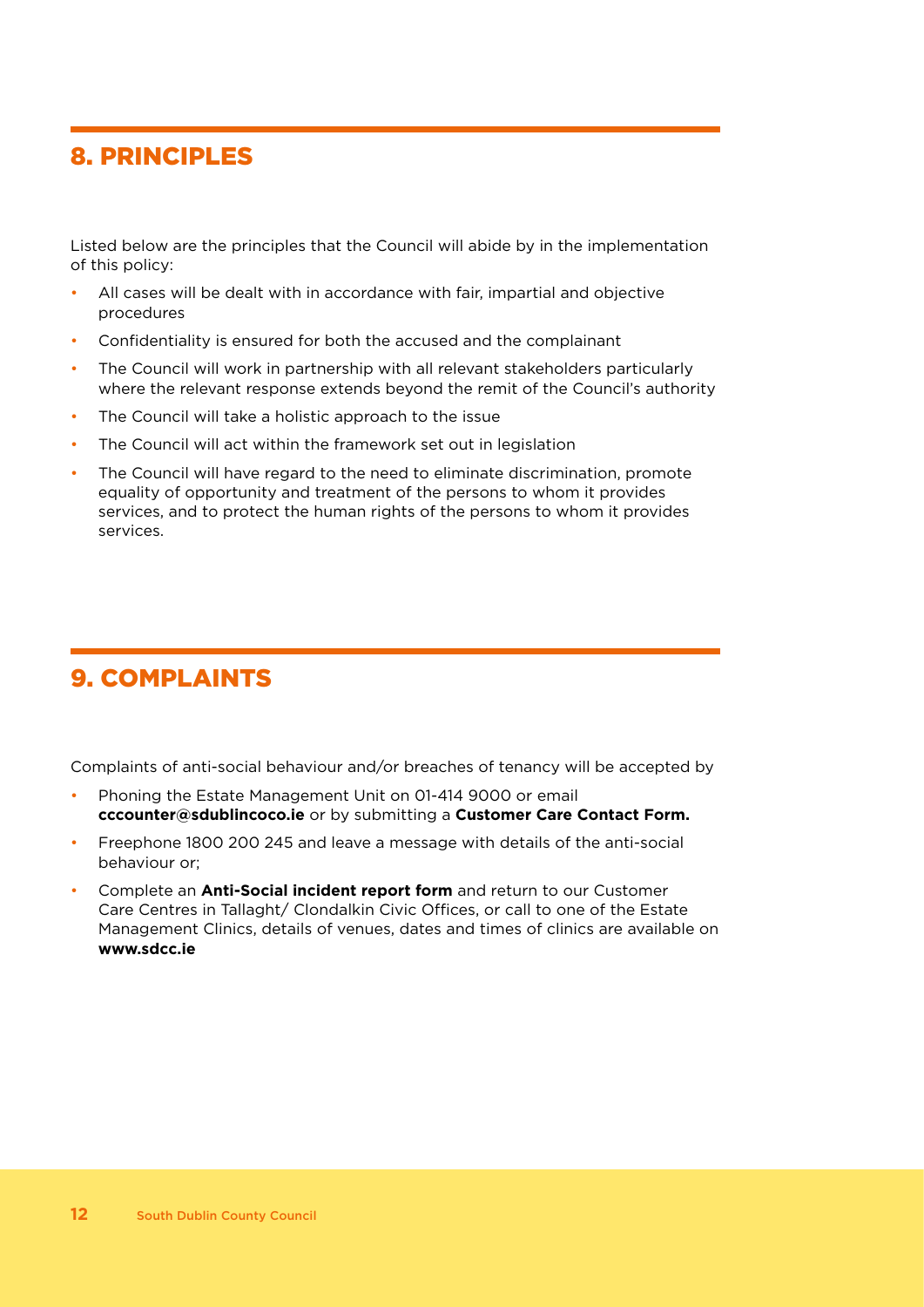#### COMPLAINTS (CONTINUED)

#### 9.1. How long does it take?

The Council will respond to all complaints within 5 working days (serious cases will be prioritised) and commence an investigation into all complaints within 10 working days. Thereafter it depends on the action considered necessary.

#### 9.2. Confidentiality in the Anti-Social Process

All complaints relating to anti-social activity and breaches of Tenancy Agreements will be dealt with in a confidential manner subject to law.

#### 9.3. Data Protection in the Anti-Social Process

All investigations are protected under Data Protection Acts 1988 and 2018 and therefore information cannot be given out about any investigation to the complainant or the public save in accordance with law.

#### 9.4. Enforcement

While dealing with the root causes of anti-social behaviour, the Council also acknowledges the need to deal effectively with incidents of anti- social behaviour and breaches of analogous provisions of tenancy agreements where they occur. The Council recognises that this is critical to the development and sustaining of trust and relationship building with individual tenants and the wider community. It is a key factor in the effective implementation of this policy. The Council will take a very proactive approach on the issue of enforcement. This may result in applications to the Courts for repossession of dwellings which will result in the termination of tenancies and in applications for the exclusion of named persons from dwellings and other areas.

#### 9.5. Support

Recognising the need to provide adequate support to both the accused and complainant, the Council aims to work in partnership with service providers to facilitate access to essential services that may be required during the development of different strategies but particularly during the enforcement process.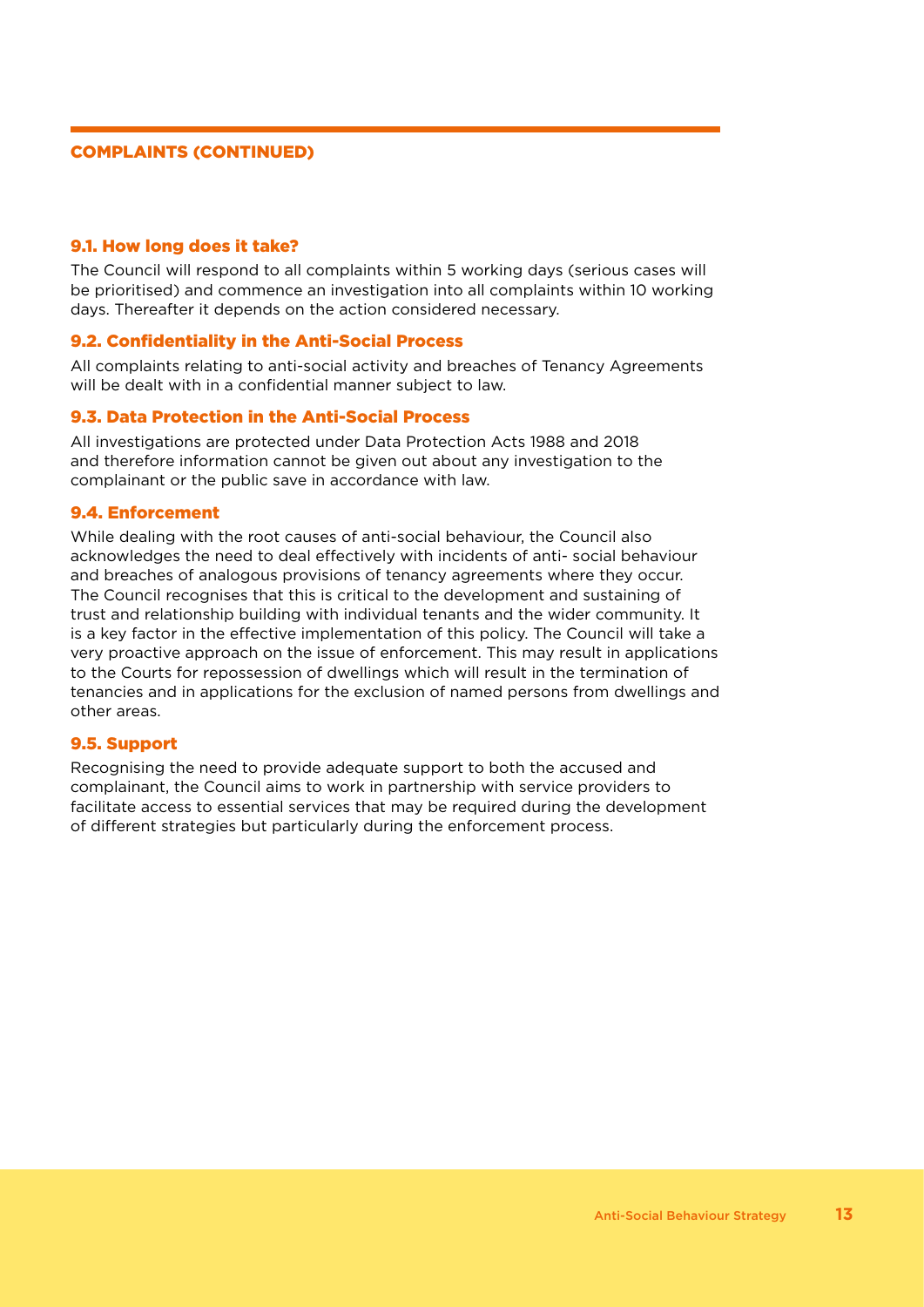### 10. IMPLEMENTATION

This policy will be implemented through the development of an annual action plan for the Estate Management Section.

Procedures will be reviewed and clearly set out in order that the objectives of this strategy are achieved through the day-to-day processes and practices of the staff.

### 11. MONITORING AND PERFORMANCE INDICATORS

A system of performance measures will report on the levels of activity and will give a clear indication on how the implementation of the strategy is progressing, these will include the following:

- Number of Anti- Social incidents reported
- Number of Complaints received
- Number of House calls/Inspections
- Number of Demands for Possession
- Number of Abandonment Notices Served
- Number of Surrenders obtained
- Number of Interviews held
- Number of Pre- Tenancy Courses

A new integrated Housing Management System will be introduced which will assist in identifying trends in anti-social behaviour by type and geographical area throughout the county.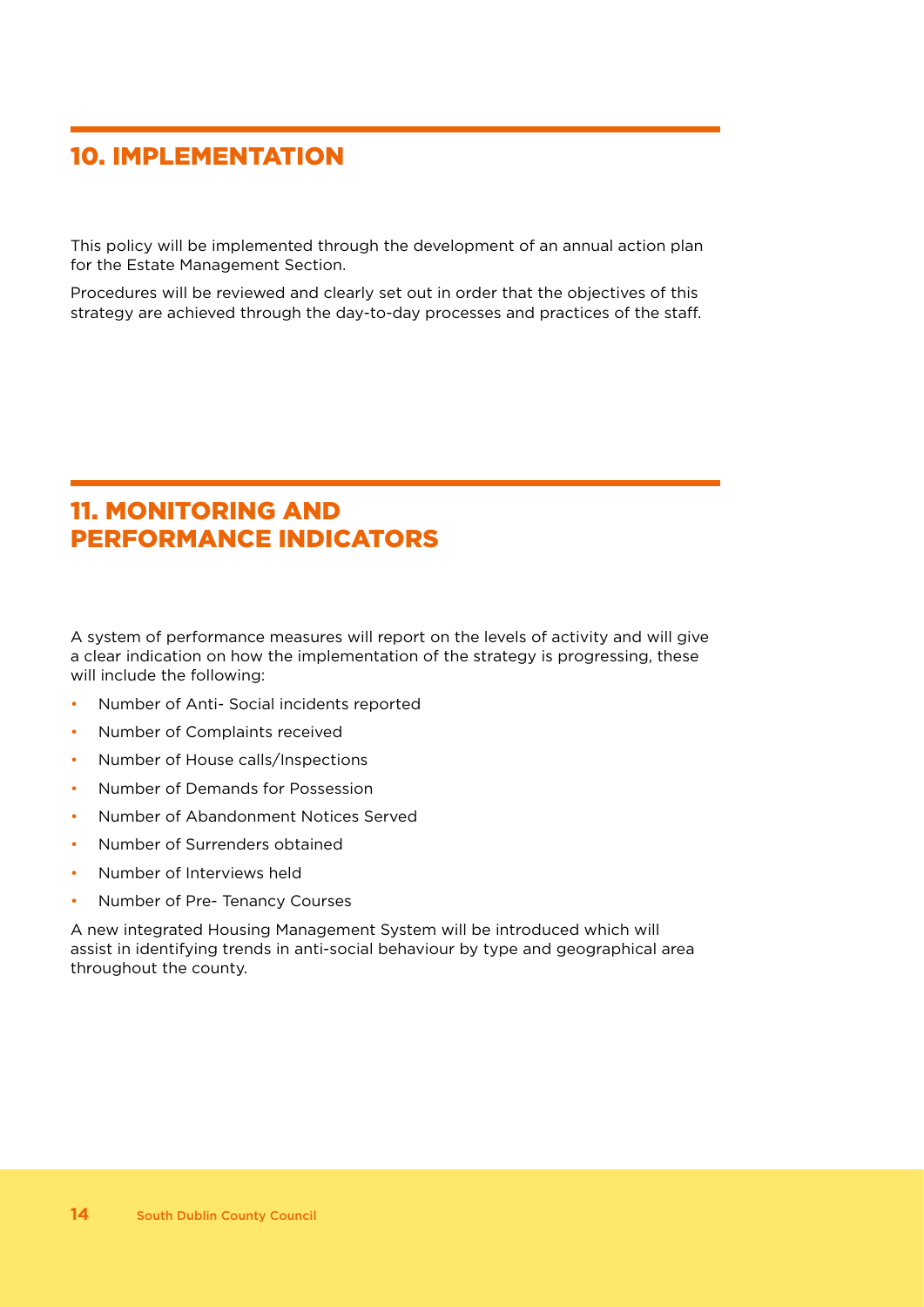### 12. STRATEGIC PROPOSALS

#### 12.1 Interagency Approach

The Council's Anti-Social Behaviour Strategy will be developed in co-operation with any other agency which could play a role in preventing, investigating and combating these problems, including the Gardaí, the HSE, the Local Traveller Accommodation Consultative Committee, Resident Associations, Family Support Services and the Tallaght and Clondalkin Drug/Alcohol Task Forces.

- Written protocols will be devised for the sharing of information on Anti-Social Behaviour with other relevant statutory agencies and the referral of cases to these agencies when appropriate
- Identification of named contacts in these agencies who are responsible for providing information to the council
- Information will be sought and provided in writing and appropriate records will be kept of all information exchanged
- The authority of any person seeking information will be established
- Where information is in the nature of opinion received from other sources it will not be passed on to other agencies but the agency in question will be referred to the original source of the information in accordance with data protection guidelines.
- Information of this type about tenants and applicants for social housing will be circulated to the minimum possible number of persons in the Council
- Information obtained under the Housing Acts will be used for local authority functions only relating to housing
- Multi agency fora established for the exchange of information and for the coordination of responses to problems in individual estates will be maintained and this model for tackling anti- social issues will be extended to further suitable estates

#### 12.2 Communication

A summary of this document will be communicated to all of our tenants, and elected members either by post, public meetings, pre-tenancy/information courses, residents meetings, estate management clinics, or by the display of leaflets in all of our Council offices, including County Hall, Tallaght, the Clondalkin Civic offices, libraries and the Council's website **www.sdcc.ie.** Leaflets will be provided to surrounding Garda Stations.

#### 12.3 Good Practice

Systems already in place will be refined to ensure effective coordination between the Housing Department and other relevant departments of the Council especially those involving legal and community work.

• The potential for preventing, reducing and combating anti-social behaviour through the design of new accommodation units, the re-design of the existing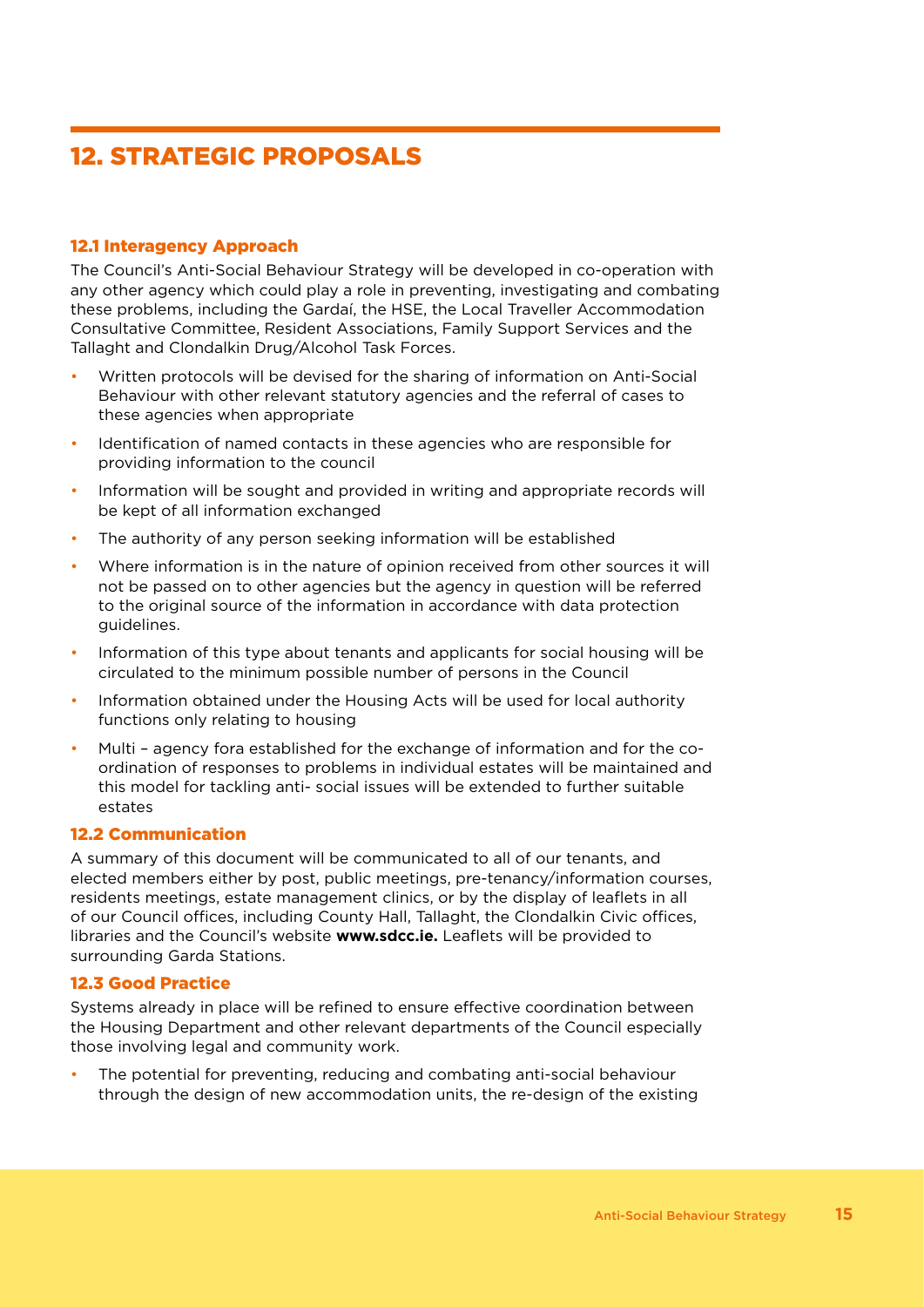#### STRATEGIC PROPOSALS (CONTINUED)

stock, the planning of maintenance and large scale refurbishment will be key considerations in decisions relating to capital expenditure

- The dedicated budget for the prevention and combating anti-social behaviour will be maintained or expanded as resources permit
- The Council's statutory powers under the scheme of letting priorities and the tenancy agreement will be utilised to the greatest extent possible in preventing and dealing with anti-social behaviour
- Every opportunity to upskill staff will be availed of particularly those which develop interpersonal skills necessary for the effective interviewing of complainants and alleged perpetrators and liaison with outside agencies involved in this area of work
- Dedicated staff will continue to be assigned to this area of work including housing welfare and social work staff with appropriate qualifications

#### 12.4 Complaint Management

The complaint reporting procedures will be reviewed regularly to ensure they are simple, easy to use and accessible to all residents of South Dublin County Council.

#### 12.5 Applications for Housing Accommodation

The Council has put in place written protocols for requesting information on the involvement of applicants and those included on their housing application in antisocial behaviour from other Local Authorities, the Gardaí, Health Service Executive, the Criminal Assets Bureau, the Minister for Social and Family Affairs and approved voluntary and co-operative housing providers.

The tenancy agreement for accommodation contains a clause prohibiting anti-social and nuisance behaviour. This clause states clearly the types of behaviour which are prohibited. The pre-tenancy pack, which includes a summary of Tenant's obligations under their Tenancy Agreement specifies the different types of behaviour that are considered anti-social.

The Council will avail of every opportunity to make clear that it is the policy of the local authority to investigate anti-social activities and to take appropriate action to deal with them and advise that:

- Procedures are in place for protecting the welfare of victims and supporting the rehabilitation of perpetrators of anti-social behaviour
- Procedures exist for appeal and review of all actions taken by the local authority to combat anti-social behaviour and for assessing customer satisfaction with the anti-social behaviour service
- Procedures for making a complaint about the service are in operation and for addressing customer complaints, including target response times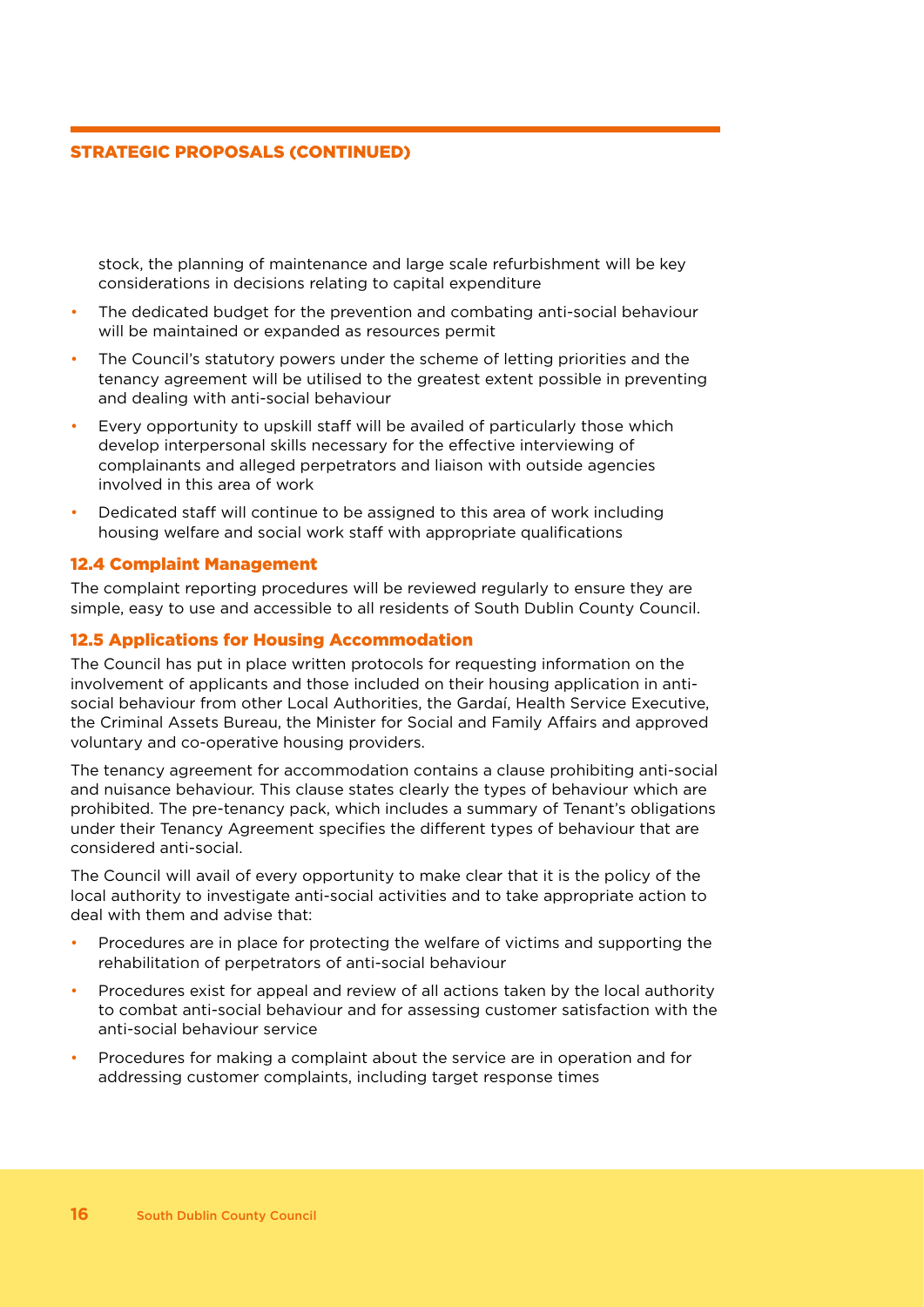### 13. TENANT ASSOCIATIONS AND ESTATE MANAGEMENT

The Council believes that the establishment of tenant associations and the involvement of tenants in housing management, encourages a sense of community and pride which discourages anti-social activity. Tenant associations can also play an active role in preventing anti-social behaviour in their area by helping to ensure that activities of this type are reported to the local authority and the Gardaí. Therefore, encouraging the development of and liaising with tenant groups is central to a strategic approach to preventing anti-social behaviour.

Pre-tenancy meetings are held with all new Council tenants at which their responsibilities as tenants of the Council are outlined to them including their responsibility to ensure that neither they, members of their household or visitors to their dwelling engage in anti-social behaviour.

The Council will at all times seek to develop links with existing tenant associations, or with other representative groups for tenants such as Traveller support groups, and encourage and support the development of new associations in areas where tenants do not have a representative body, with a view to involving them in preventing anti-social behaviour.

Tenant associations and individual tenants may also be consulted regarding the refurbishment and redesign of accommodation to incorporate security and anticrime features.

In order to achieve best practice in preventing anti-social behaviour, tenants living in areas where these problems are particularly common will be encouraged to liaise with the local community Gardaí on a regular basis and to establish neighbourhood watch and community alert projects.

The Council will seek to strengthen estate-focused management systems in estates where levels of anti-social behaviour are high. This process may involve the following steps:

- Designation of individual Allocation Support Officers with responsibility for a specific estate or groups
- Re-organisation of clinics to improve accessibility
- Facilitate the making of complaints about anti- social behaviour on estates
- Improvement of relations with local communities
- Establishment of additional liaison committees
- Development of links with housing associations where mixed tenure estates are involved
- Facilitate the setting up of neighbourhood watch or community alert schemes in conjunction with the Gardaí
- Provision of recreational facilities for young people and children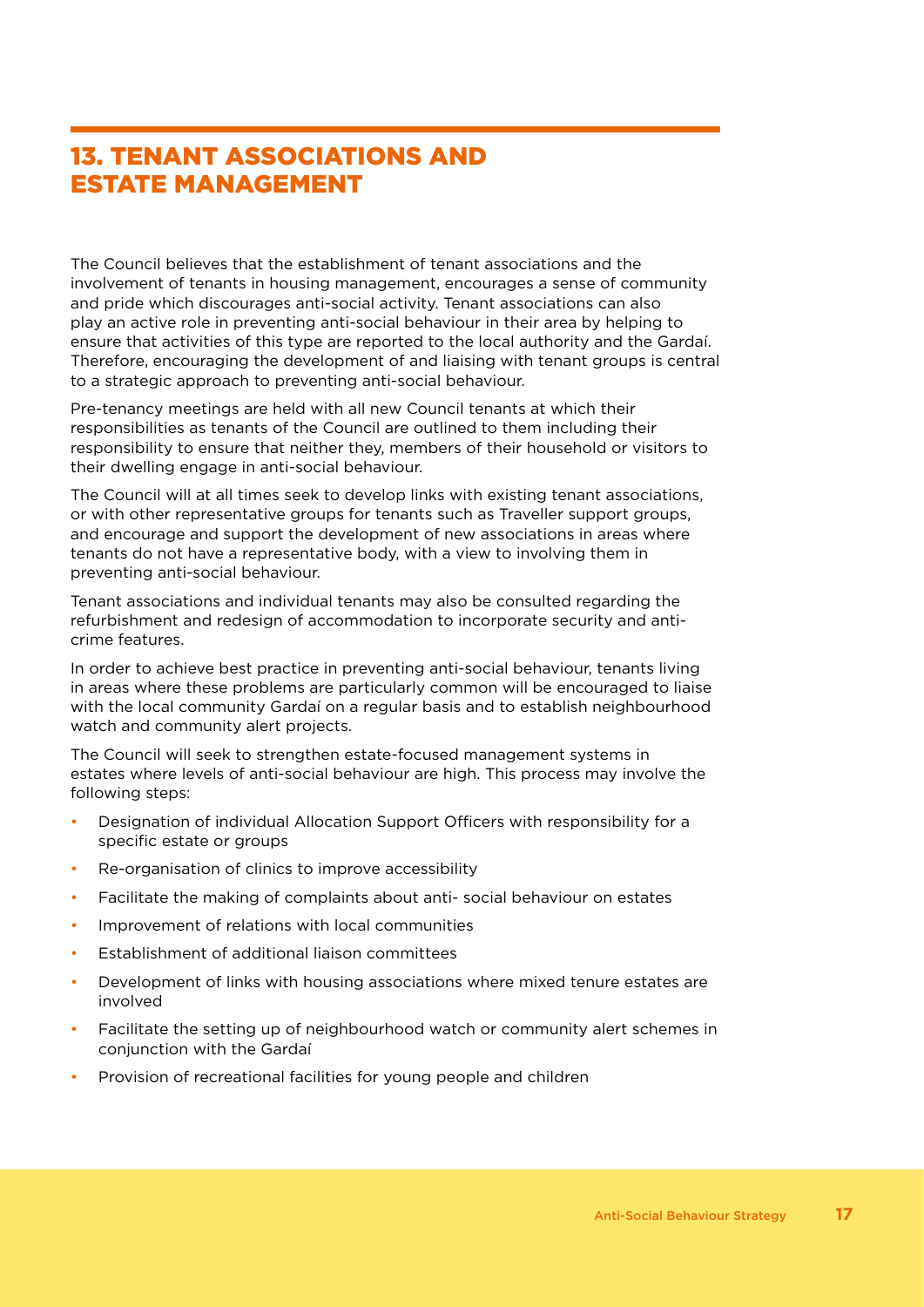#### TENANT ASSOCIATIONS AND ESTATE MANAGEMENT (CONTINUED)

• Community CCTV schemes in accordance with **Section 38 of the Garda Síochána Act 2005,** which provides for the installation of CCTV systems for public security purposes under the authority of the Garda Commissioner

If the monitoring of trends in anti-social incidents and cases reveals that social and community problems are contributing to this activity, the Council will endeavour to ensure that appropriate community, social and youth services are put in place, by informing relevant service providers, providing accommodation for relevant community projects in estates and by helping community projects to make applications for funding by providing grant aid if resources allow.

### 14. PROCEDURE FOR PROCESSING COMPLAINTS

The Council acknowledges that even the most sophisticated systems for preventing anti-social behaviour are unlikely to completely eradicate incidents of this type. Therefore efforts will be made to put in place a strategy for addressing these activities when they do occur.

In devising such a strategy the Council will aim to strike a balance between dealing promptly with complaints regarding anti-social behaviour, on the one hand and ensuring that cases are investigated thoroughly and fairly, on the other. Account will be taken of the necessity for measures to protect the welfare and ensure adequate customer care for both the complainants and alleged perpetrators of anti-social behaviour.

Assessing what action to combat anti-social behaviour is required and selecting the type of response appropriate to each case, is a three-stage process. (Please see Appendix 1)

#### STAGE 1

The incident must be categorised on the basis of the type of activity involved. The Council has decided that action will be taken in all cases of drug related activities and dealing. Complaints regarding other types of anti-social behaviour, particularly those falling into category C, will only be dealt with if deemed appropriate.

#### STAGE 2

The types of activity that do not automatically warrant action maybe examined accordingly to the seriousness of the incident in question.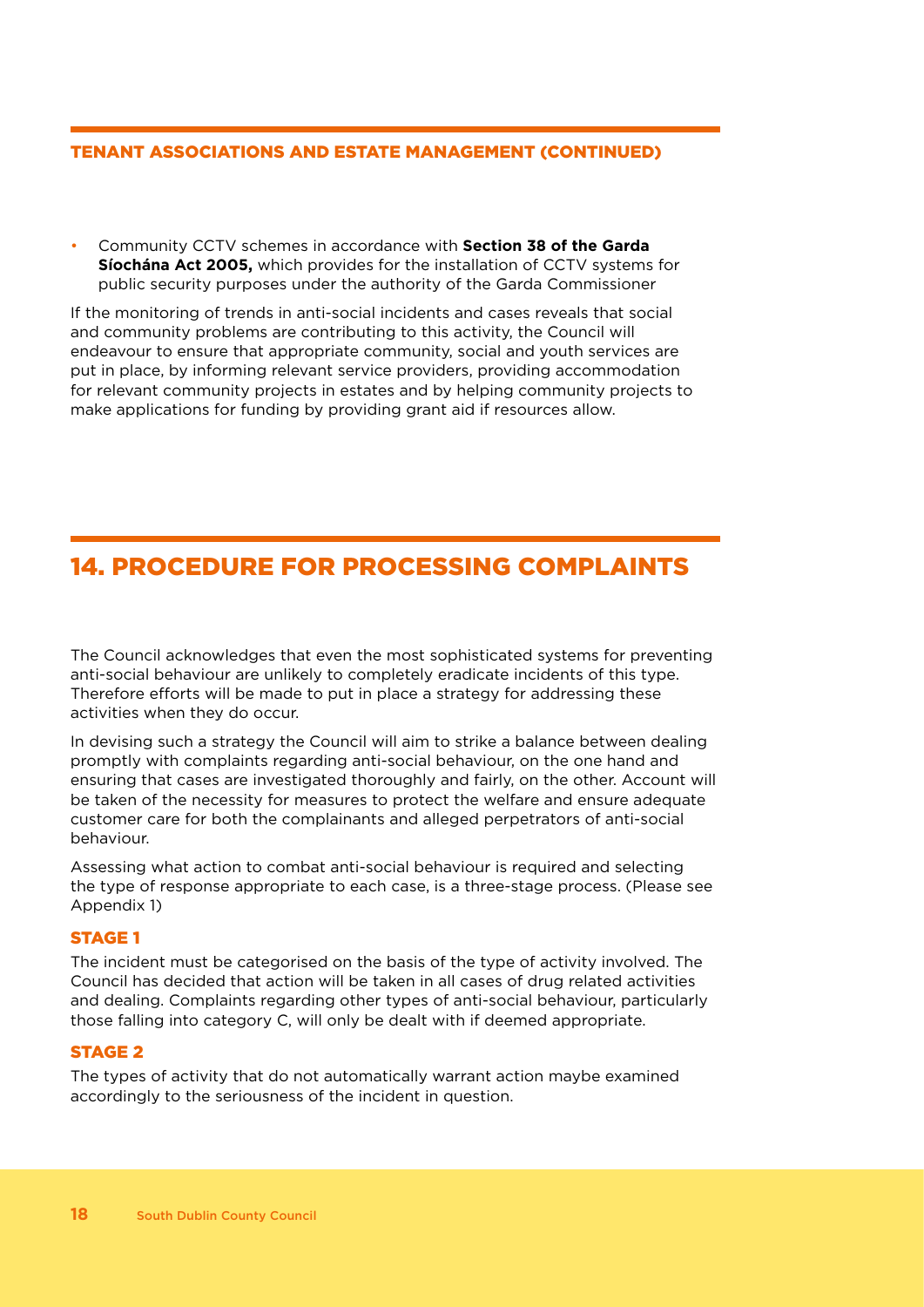#### PROCEDURE FOR PROCESSING COMPLAINTS (CONTINUED)

#### STAGE 3

The number of anti-social incidents associated with each case (individual or household) will be examined. In some cases it may be appropriate to take action if an incident is the latest in a long list or wide variety of problems associated with a household or an individual.

#### 14.2. Case Conferences

Decisions to further investigate or initiate non-legal or legal action in cases of antisocial behaviour will be decided by means of a case conference comprising of staff with responsibility for anti-social behaviour including senior housing department staff where appropriate and may include other agencies where appropriate.

The vast majority of complaints regarding anti-social behaviour will warrant further investigation before they can be properly assessed. A number of techniques can be employed to do this and in some cases more than one method of investigation will be required to accurately assess complaints.

### 15. INFORMATION SHARING

The Housing (Miscellaneous Provisions) Act 1997 and the Housing Traveller Accommodation Act 1998 enable local authorities to request information on persons it believes are or have been engaged in anti-social behaviour from other local authorities or from specified bodies including the Gardaí, Health Service Executive and the Criminal Assets Bureau.

When seeking this information the Council will adhere to the protocols and Data Protection Acts 1988 & 2018 for sharing information on anti-social behaviour with outside agencies.

Whether information is sought from all of these bodies will depend on the nature of the case in question. However, in all cases concerning anti-social behaviour the Council will request the following information from local Gardaí under Section 15 of the Housing (Miscellaneous Provisions) Act 1997:

- Whether complaints have been made to them in relation to the individual, household or unit of accommodation concerned
- Whether a criminal prosecution is pending for any offence connected to the complaint received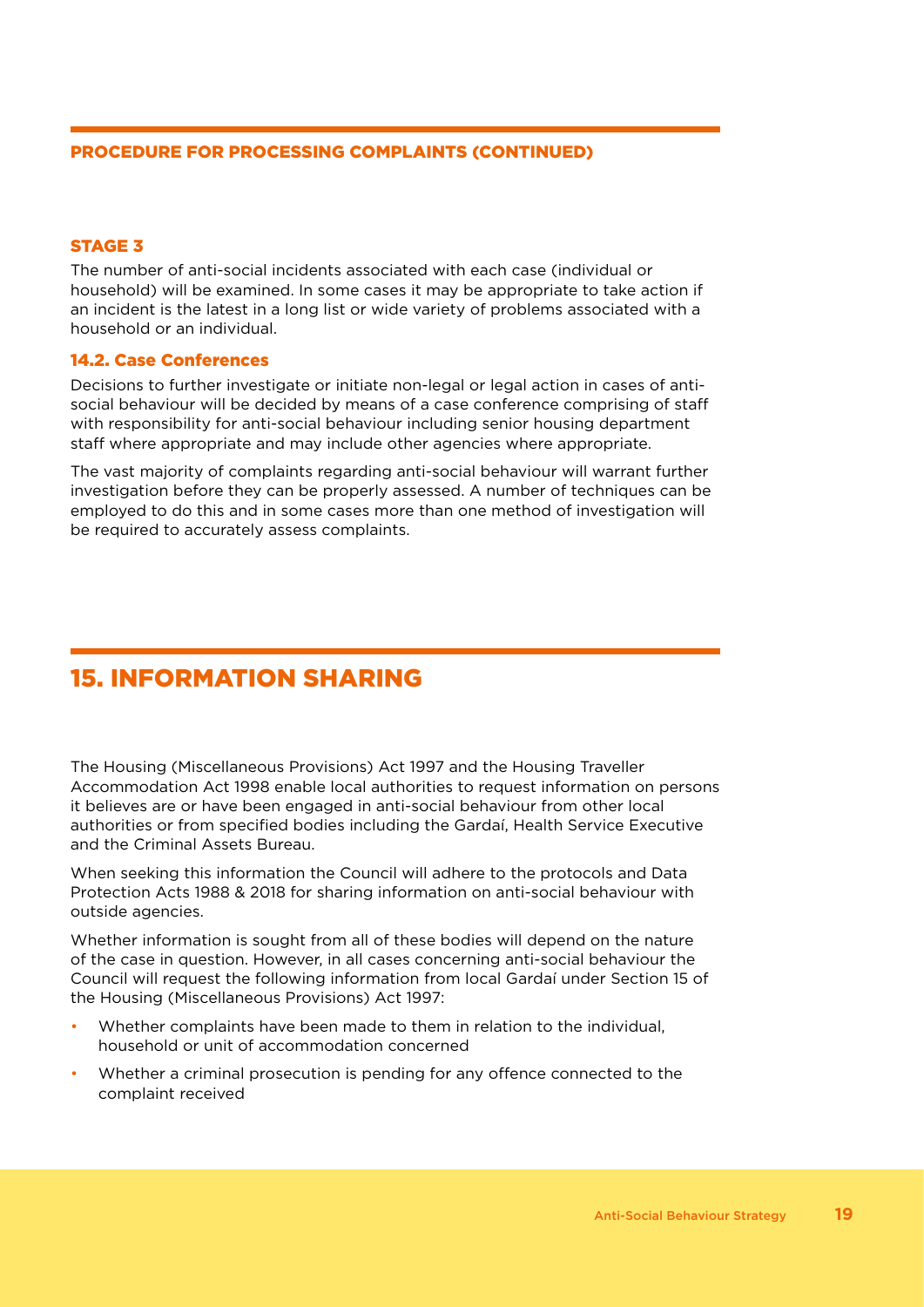#### INFORMATION SHARING (CONTINUED)

- Whether the Gardaí have carried out any searches of the accommodation in question in relation to anti-social behaviour and the results of searches
- Whether the person who is the subject of the complaint has any conviction for activities connected with behaviour described in the complaint or other antisocial behaviour

### 16. INVESTIGATION OF COMPLAINTS

In some cases it may be necessary to seek additional information from complainants regarding allegations of anti-social behaviour. This can be done by interviewing the complainant or asking them to keep records of any related incidents of anti-social behaviour.

If the interview method is used, local authority staff shall adhere to the guidelines for interviewing tenants in respect of allegations of anti-social behaviour.

Complainants will now be provided with standardised forms for recording each separate anti-social incident.

In order to achieve best practice in investigating anti-social behaviour the Council may consider seeking additional information from tenants, residents associations and Elected Representatives based in the areas in which the activities in question allegedly took place. The members of these groups have local knowledge which means that they can often provide information on anti-social behaviour that could not be easily accessed by other methods of investigation. However, fair procedure requires that this method of investigation should be used carefully. Tenants and residents associations that are not fully representative of the community as a whole will not be included in consultations of this type. In addition, in order to protect the identity of alleged perpetrators of anti-social behaviour and the personal safety of members of residents and tenants associations, all such consultation will be conducted in general terms, and specific details of anti-social incidents or alleged perpetrators will not be sought.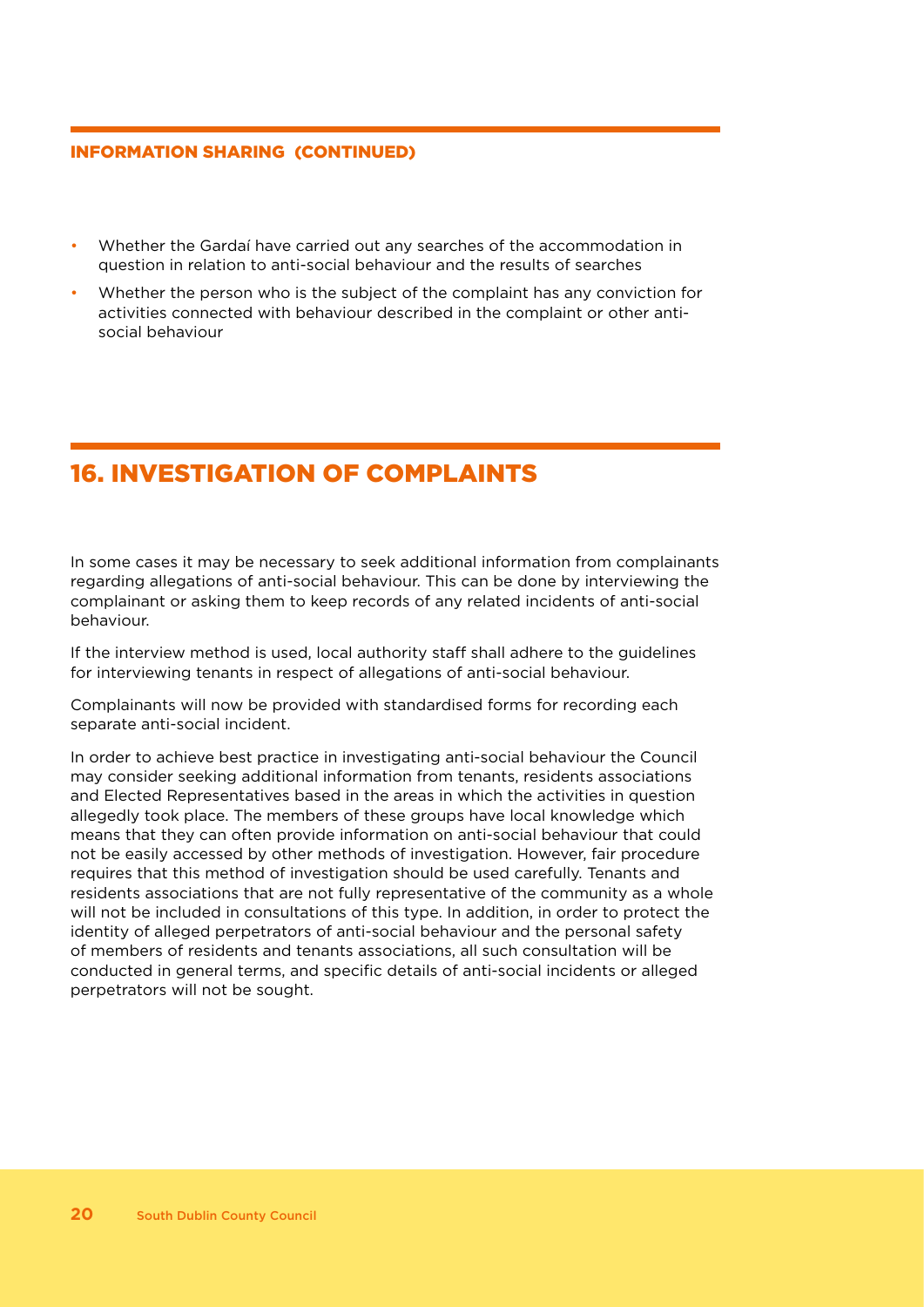#### INVESTIGATION OF COMPLAINTS (CONTINUED)

Once the Council is satisfied that a complaint regarding anti-social behaviour has some basis and that the alleged activity is sufficiently serious to warrant action, it will make contact with the tenant of the dwelling associated with the anti-social behaviour and invite them to attend a meeting to discuss the incident in question. Fair procedure requires that all communication and meetings with the tenant are objective and impartial. The purpose of this stage of the investigative process is to provide the tenant with an opportunity to present their side of the story.

#### 16.1 Procedure for inviting tenants for interview in respect of allegations of anti-social behaviour:

- First letter issued to tenant inviting them for interview giving them at least 5 working days notice, (unless a serious case); The letter will outline the allegation(s) of anti -social behaviour;
- If tenant fails to attend interview and makes no contact a second interview letter will issue giving a new date;
- If tenant continues to fail to attend or make contact with the Council a Final Letter for interview will issue by Registered Post and will inform the tenant of the consequences of failing to engage with the Council.
- If no response is received to the Final Letter the Council may take appropriate action to issue a Tenancy Warning (which provides for a review of the warning) and if not complied with to seek an order for re-possession resulting in the termination of the tenancy under Part 2 of the Housing (Miscellaneous Provisions) Act 2014, or an Excluding Order under the Housing (Miscellaneous Provisions) Act 1997 as amended.

#### 16.2. Interview Procedure

#### **16.2.1. Location**

- When interviews are to be conducted in Council Offices, they will take place in a private meeting room
- Sufficient time will be allowed for the conduction of the interview
- No interviews should be conducted at the public counter or in a public place
- If interview takes place in the interviewee's home it should be conducted in an appropriate public part of the dwelling such as the living room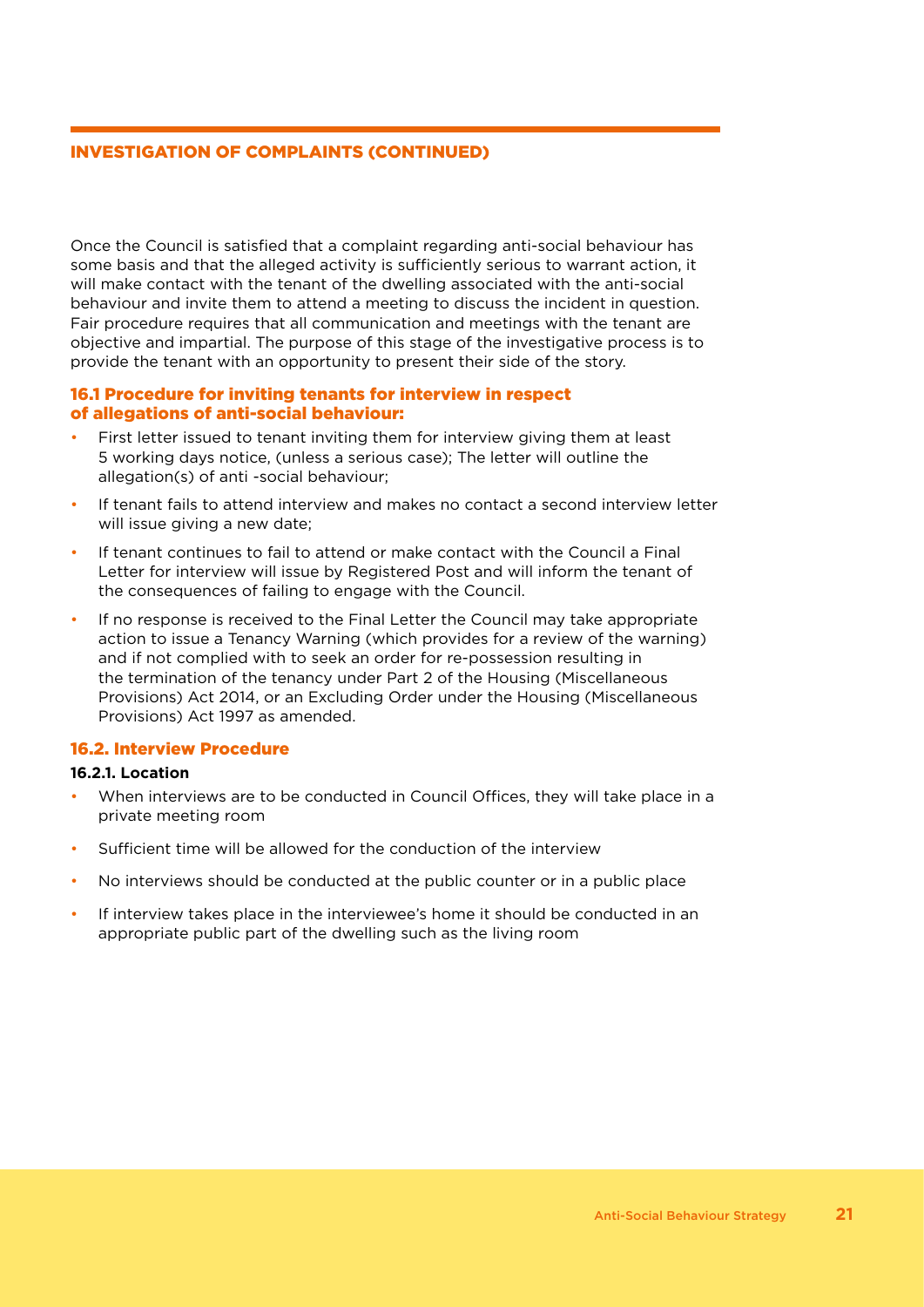#### INVESTIGATION OF COMPLAINTS (CONTINUED)

#### **16.2.3. Interview Process**

- Interviews will be conducted by two officers
- One Officer will take lead in interview while the other takes a record of the interview
- To ensure the interviewee understands the purpose of the meeting, the allegations being made and the consequences if the allegations are found to be substantiated the interview will be conducted in informal language
- It will be explained to the interviewee that the purpose of the interview is to hear their response to the allegations made
- The interviewee will be given sufficient time to make relevant points
- The interviewee will be allowed to have a person attend the interview with them, however, this person will not be permitted to make comments/statements in respect of the allegations. However, they will be permitted to ensure that the interviewee understands what is being said to the interviewee by the Officers
- It will be clearly explained to the interviewee that the interview is just part of the investigations into the allegations and that they will be informed of any action in writing that the Council intends to take in respect of the allegations and that any such action may include the issuing of a Tenancy Warning (which may be reviewed) under the Housing (Miscellaneous Provisions) Act 2014 which if breached may lead to the Council seeking a Possession Order for the dwelling which may result in interviewee's tenancy being terminated and restricting them for applying for social housing supports or may result in an application for an Excluding Order under the Housing (Miscellaneous Provisions) Act 1997 as amended. The tenant will also be advised in general terms of the effects of a Tenancy Warning or a finding of engagement in anti-social behaviour or a failure to provide information lawfully required, on consent to sale, re-sale or on the allocation of dwellings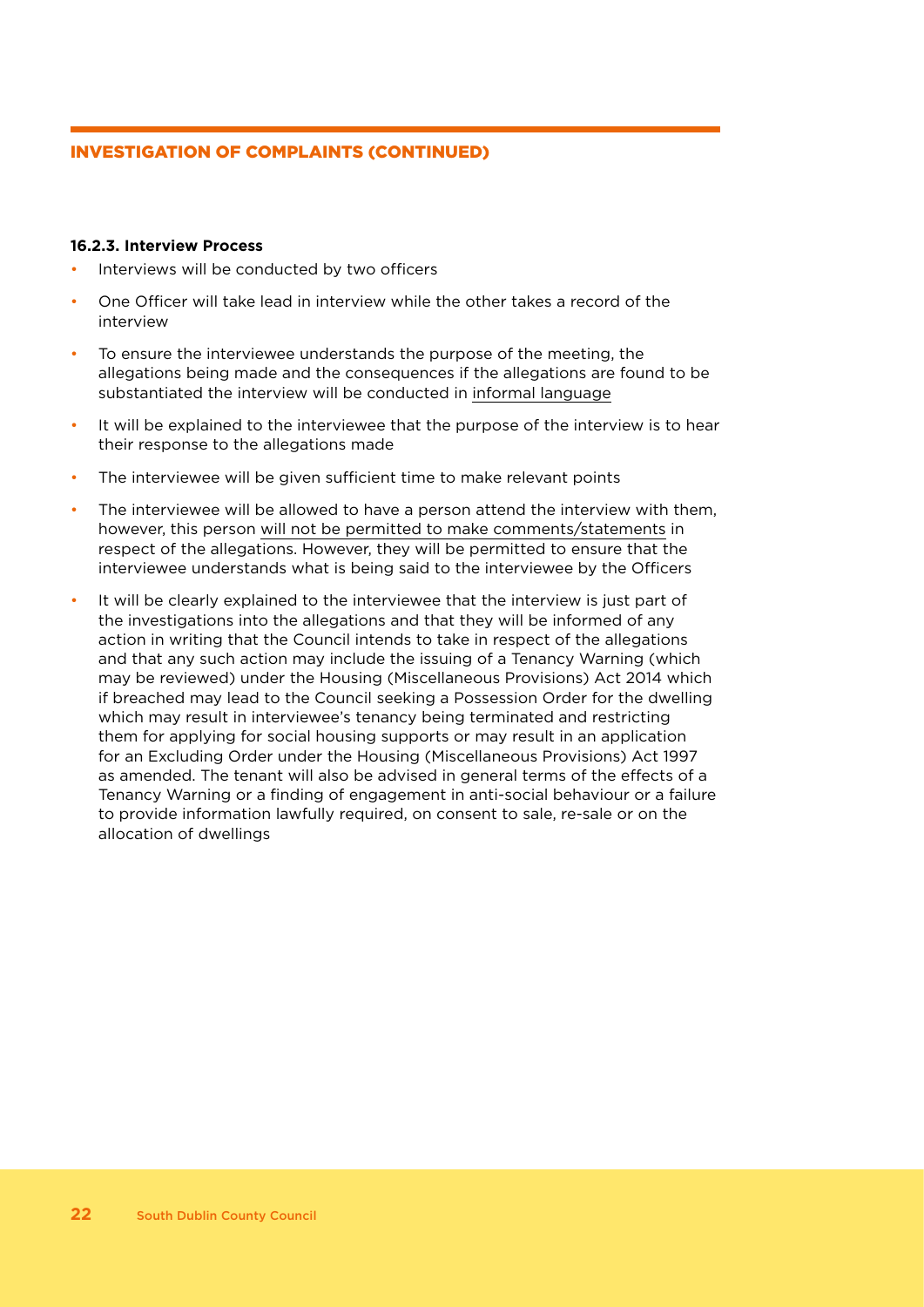#### INVESTIGATION OF COMPLAINTS (CONTINUED)

• At the end of the interview the Officer who took the record of the interview will read the record back to the interviewee and request that the interviewee to sign the record; the record should also be signed by both Officers present

#### 16.3. Non-legal solutions to Anti-Social Behaviour

Where possible, non-legal solutions will be employed in the first instance in cases of anti-social behaviour. However, measures of this type may be inappropriate in cases that involve criminal behaviour or intimidation and threats of violence against staff or tenants.

#### 16.4. Liaising with tenants and tenants associations

In cases where anti-social behaviour is widespread in a particular area and/or the specific perpetrators of these activities are difficult to identify, informing all tenants in the area about the activities may help to combat such behaviour.

This may be achieved by means of a letter informing all tenants that the Council has received complaints regarding anti-social behaviour. It will remind tenants of their obligations under their tenancy agreements, stating that it is the policy of the authority not to tolerate these activities. It will advise that engaging in activities of this type could potentially result in the exclusion of perpetrators from their accommodation, or the repossession of the dwelling.

#### 16.5. Supporting those alleged to be engaged in Anti-Social Behaviour

Where possible and appropriate, the Council will provide the necessary support to help persons believed to be involved in anti-social behaviour address the root causes of their behaviour. For instance, the alleged offender may be visited regularly by the housing welfare officer or social worker or by a tenancy sustainment worker.

It is acknowledged that most solutions to the types of personal problems that affect anti-social behaviour, such as drug or alcohol abuse or family breakdown, lie outside of the remit and expertise of local authorities. In such cases the Council will ensure that persons alleged to be involved in or responsible for anti-social behaviour are referred to appropriate agencies to receive the support necessary to help them address the root causes of their behaviour.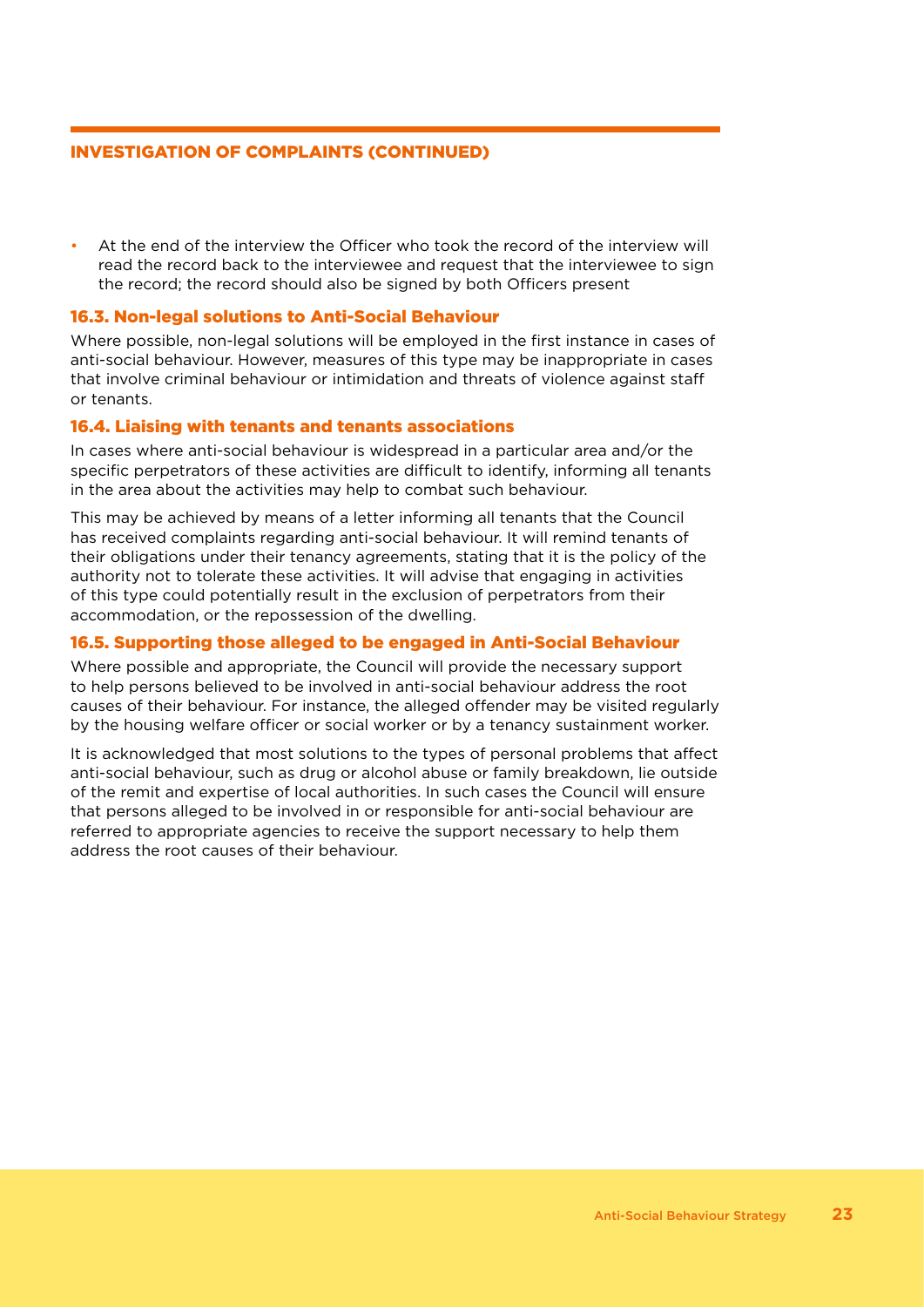### 17. MEDIATION

Mediation is an approach to conflict resolution that involves a trained mediator meeting with the parties to a dispute, individually at first, and then together in order to try to reach a solution that is agreeable to both. The Council will consider using **independent mediation** in cases such as these.

Mediation would not normally be carried out by local authority officials but by a professional mediator. However, relevant officials may have some training in the use of mediation.

### 18. INITIATING LEGAL ACTION

In situations where following an investigation a prima facie case for legal action is apparent, the seriousness of the activities involved and the prospects that the court action will be successful will be the overriding consideration in selecting cases appropriate for legal action.

#### 18.1. Case Conferences prior to Initiating Legal Action

Decisions to initiate legal action in respect of anti-social behaviour and breaches of Tenancy Agreements will be approved following a full review of the file which may include a case conference of Senior Housing Management, the Council's Legal Advisors and the Officers responsible for investigating cases of anti-social behaviour. The Council may also consult An Garda Síochána prior to the initiation of any legal action.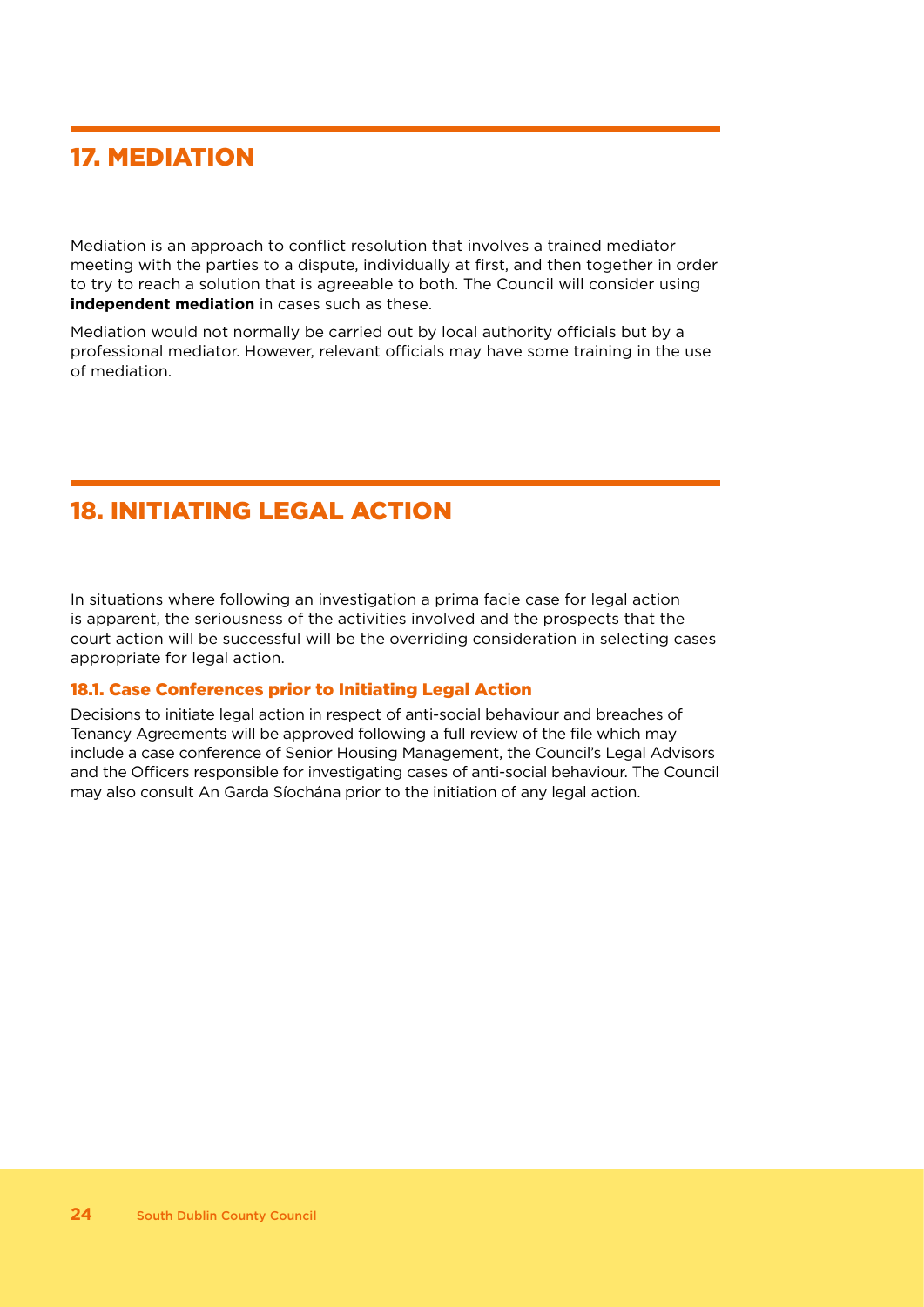### 19. REFUSAL TO SELL, CONSENT TO RE-SALE OR ALLOCATION OF A DWELLING

Where a Tenancy Warning under the Housing (Miscellaneous Provisions) Act 2014 has been served on a tenant the Council may, during the period of 3 years following the service of the Tenancy Warning coming into effect, take account of the Tenancy Warning when considering whether:

- (i) To consent, under section 90(12) of the Housing Act 1966, to a sale of the dwelling to a person identified in the Tenancy Warning as causing the breach of the specified term, where the grounds for refusal would be those set out in subparagraph (a)(ii) of that subsection
- (ii) To consent, under section 48(3) of the Housing (Miscellaneous Provisions) Act 2009, to a sale, during the charged period, of a dwelling to the person identified in the tenancy warning as causing the breach of the specified term, where the grounds for refusal would be those set out in paragraph (b) of that subsection,
- (iii) To consent, under of section 76(4) of the Housing (Miscellaneous Provisions) Act 2009, to a sale, during the charged period, of a dwelling to the person identified in the tenancy warning as causing the breach of the specified term or specified terms, where the grounds for refusal would be those set out in paragraph (b) of that subsection
- (iv) To consent, under section 29(3) of the Housing (Miscellaneous Provisions) Act 2014, to a sale, during the charged period, of a house to the person identified in the tenancy warning as causing the breach of the specified term or specified terms, where the grounds for refusal would be those set out in paragraph (b) of that subsection,
- (v) To refuse, under section 14(2) of the Act of the Housing (Miscellaneous Provisions) Act 1997, to sell a dwelling to
	- (a) the tenant (within the meaning of Part 4 of the Housing (Miscellaneous Provisions) Act 2009 or to whom Part 3 applies) concerned,
	- (b) the eligible household (within the meaning of Part 3 or 5 of the Act of the Housing (Miscellaneous Provisions) Act 2009) concerned, or
	- (c) the person concerned (in a case to which section 90 of the Housing Act 1966 relates),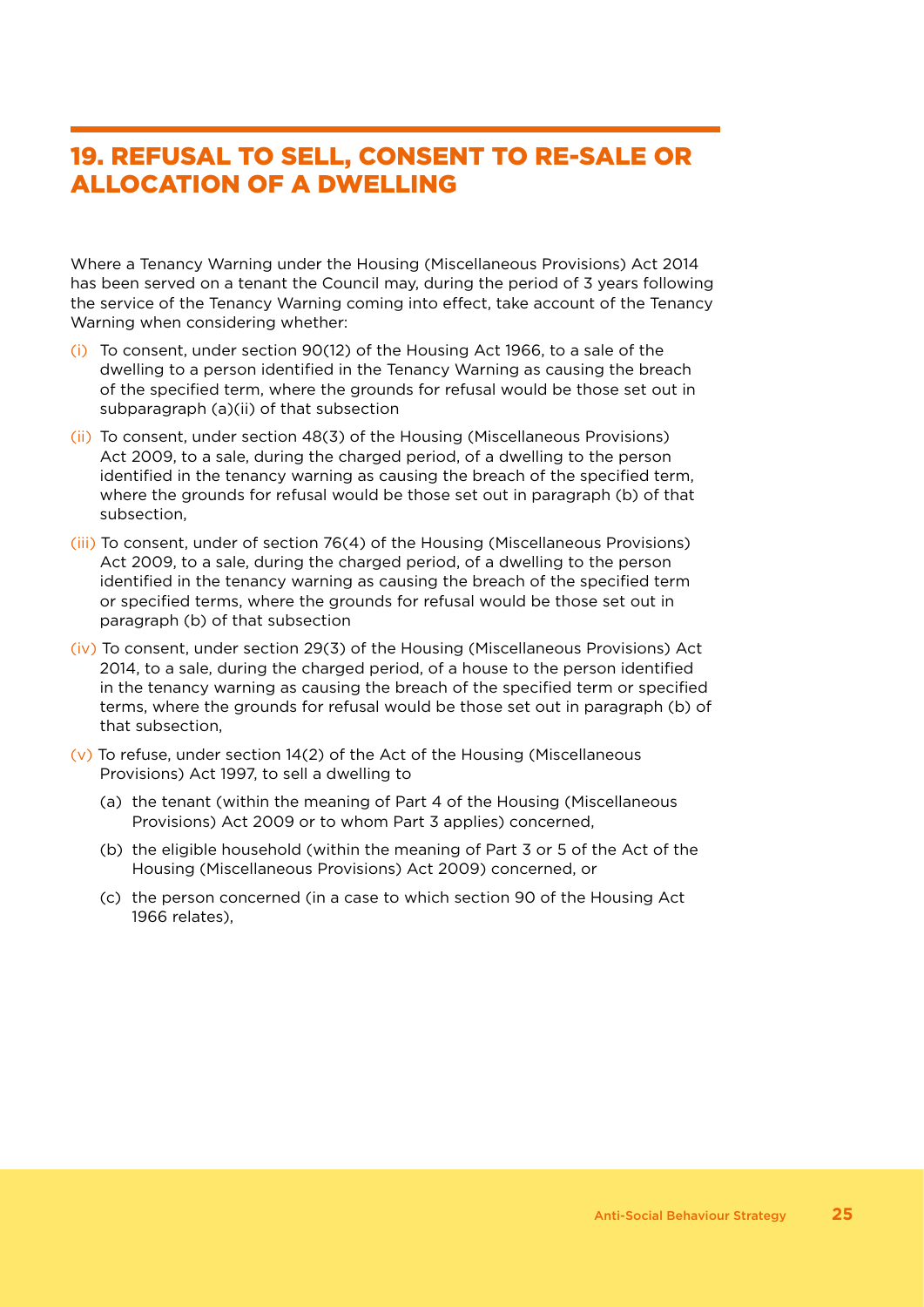#### REFUSAL TO SELL, CONSENT TO RE-SALE OR ALLOCATION OF A DWELLING (CONTINUED)

- (vi) To refuse, under section 14(1) of the Act of the Housing (Miscellaneous Provisions) Act 1997, to allocate a dwelling or defer the allocation to the tenant or to the household member identified in the tenancy warning as causing the breach of the specified term.
- (vi) To refuse or defer such permission under section 14 of the 1997 Act as amended in respect of subs. (1) by s19(9) of and the 2014 Act and in respect of subs (2) by the 2009 Act (Sch 2 Part 5) whereby the tenant of the dwelling or the person concerned fails to provide information that is requested by the authority and which the authority considers necessary in connection with deciding whether to give, refuse or defer such permission

### 20. RE-ADMISSION TO HOUSING LIST – FOLLOWING TERMINATION OF TENANCY

The Council has devised protocols governing applications for housing by households whose tenancies have been terminated on the grounds of anti-social behaviour. These protocols enable such households to reapply for accommodation after a standard minimum period of time has elapsed and/or the local authority is satisfied that the anti-social behaviour will not recur.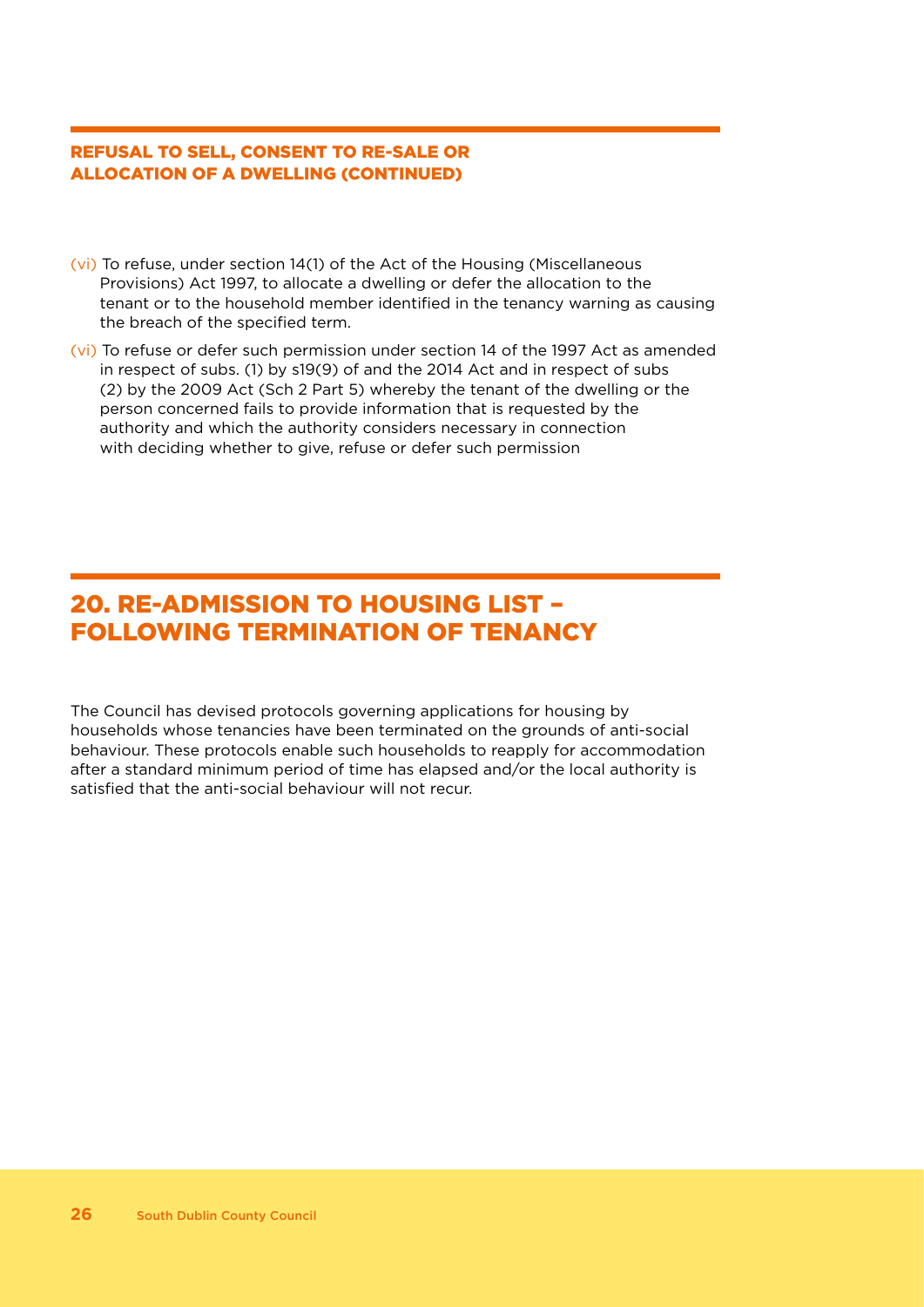### 21. RIGHTS OF TENANTS

- To enjoy peaceful use of their home/site without disruption from anti-social behaviour
- To expect the Council to take reasonable action in accordance with law to deal with, prevent or reduce anti-social behaviour
- To make a complaint to the Council and the Gardaí regarding anti-social behaviour in their area
- To have all complaints about anti-social behaviour investigated swiftly and fairly

### 22. RESPONSIBILITIES OF TENANTS

- Not to engage in anti-social behaviour and to comply with the anti-social and nuisance provisions of their tenancy agreement
- To treat all Council staff with due courtesy and respect
- To report anti-social behaviour to the Council and co-operate with investigations of these incidents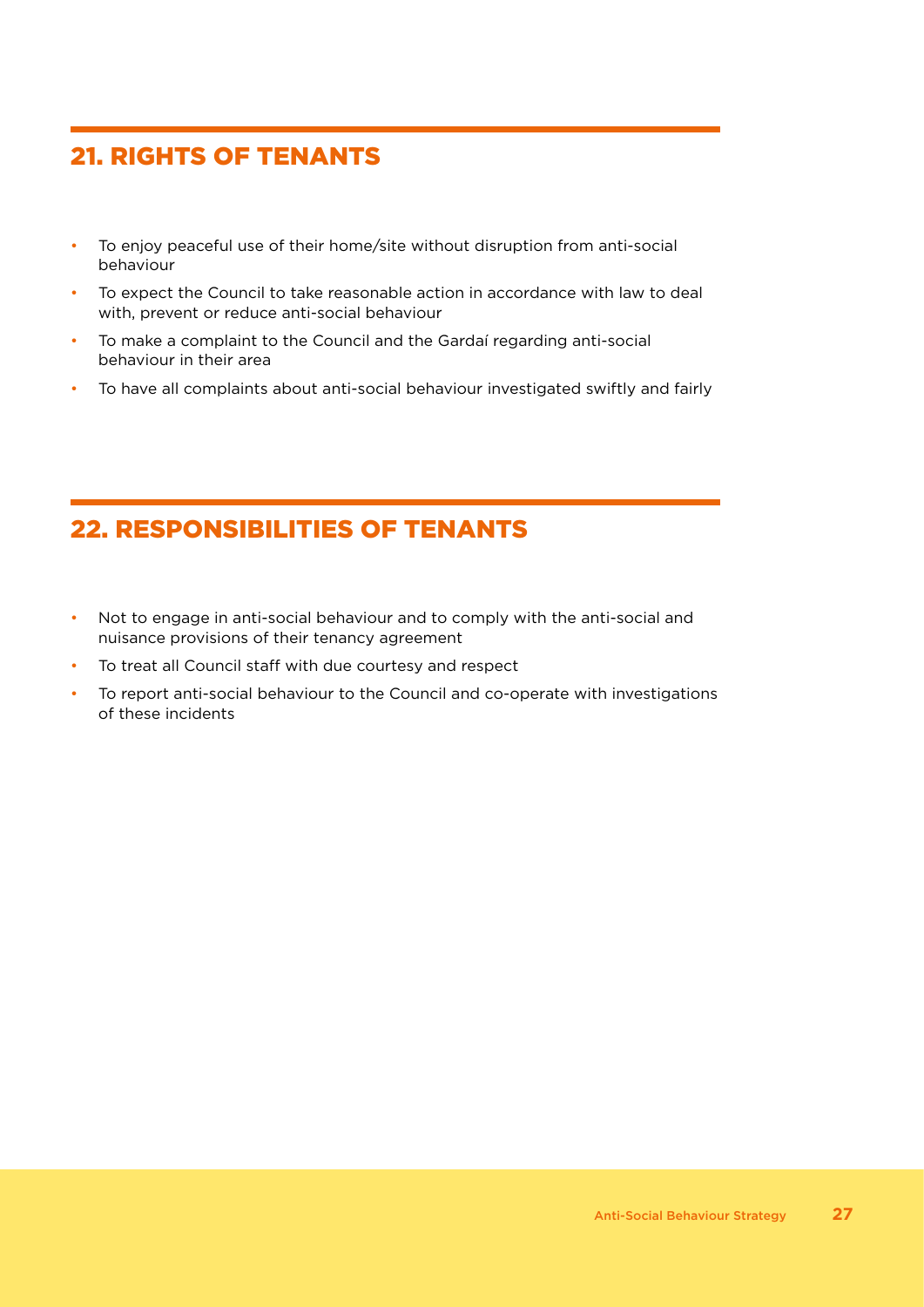### 23. HEALTH AND SAFETY OF STAFF

South Dublin County Council will not tolerate any assaults, threats, intimidation, obstruction, harassment or interference with its employees who are involved in the implementation of this strategy.

Measures will be kept in place to reduce the possibility of this happening and to provide appropriate support for staff who have been victims of such activities including the following:

- Staff will be trained to recognise potentially aggressive and violent situations and to de-escalate and/or remove themselves from the situation
- Staff will be provided with appropriate equipment to enable them to call for help if necessary, e.g. mobile telephones
- Interview rooms and offices used by anti-social behaviour service staff will be fit for purpose
- Staff will maintain a written record of the date, time and location of and planned visits to locations outside of the authority's offices for the purposes of investigating anti-social behaviour This 'duty log' should be accessible by other members of staff who may need to check their location for security purposes
- The Council will ensure that appropriate medical and counselling facilities are available, if required, to anti-social behaviour staff who have been victims of verbal or physical aggression or assault in the course of their work

### 24. CUSTOMER SERVICE

South Dublin County Council is committed to providing a quality service to its tenants and the public. The approach to customer service/appeals will be consistent with the approach set out in the Council's **Customer Action Plan**.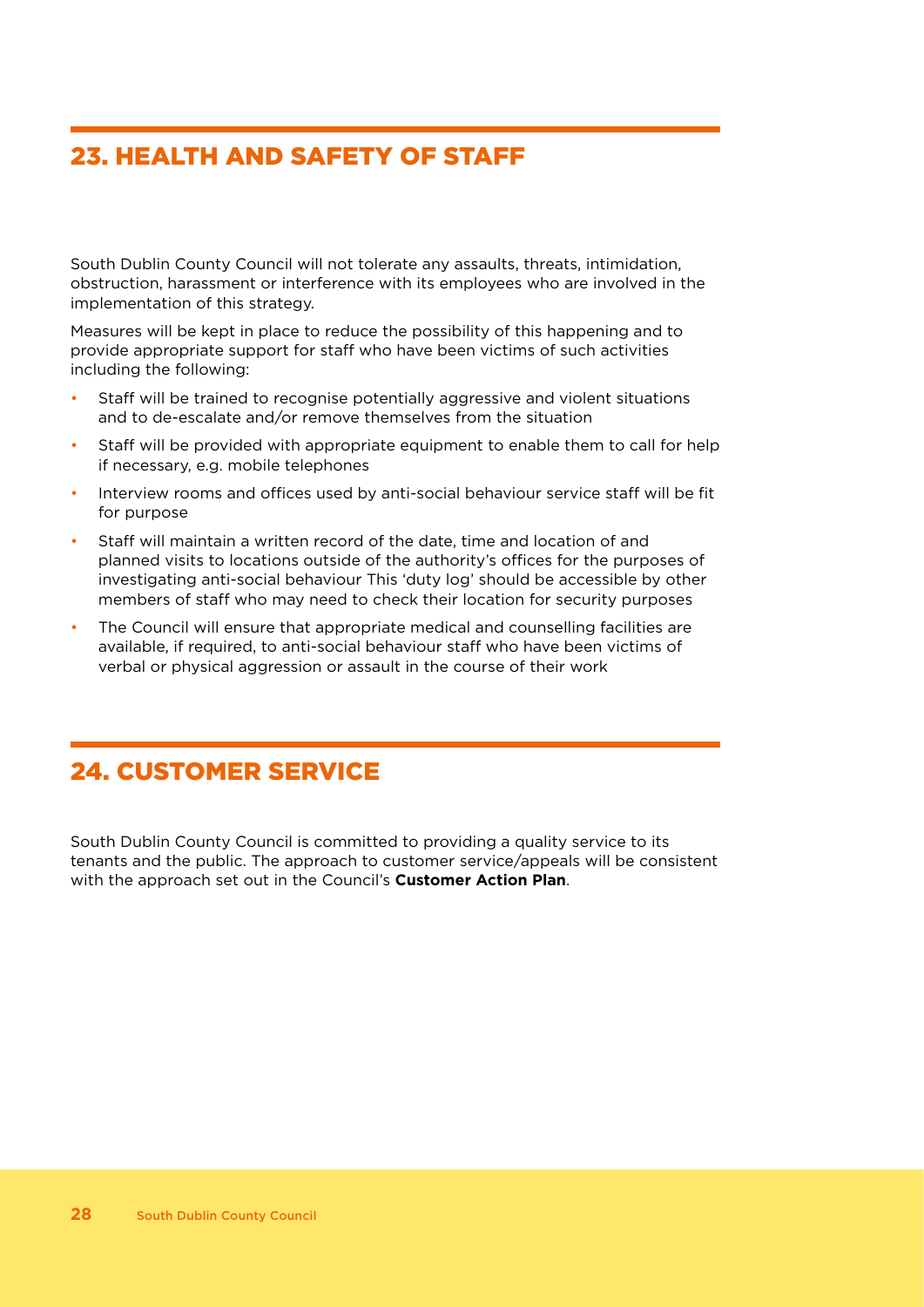### APPENDIX 1

#### Complaint Process

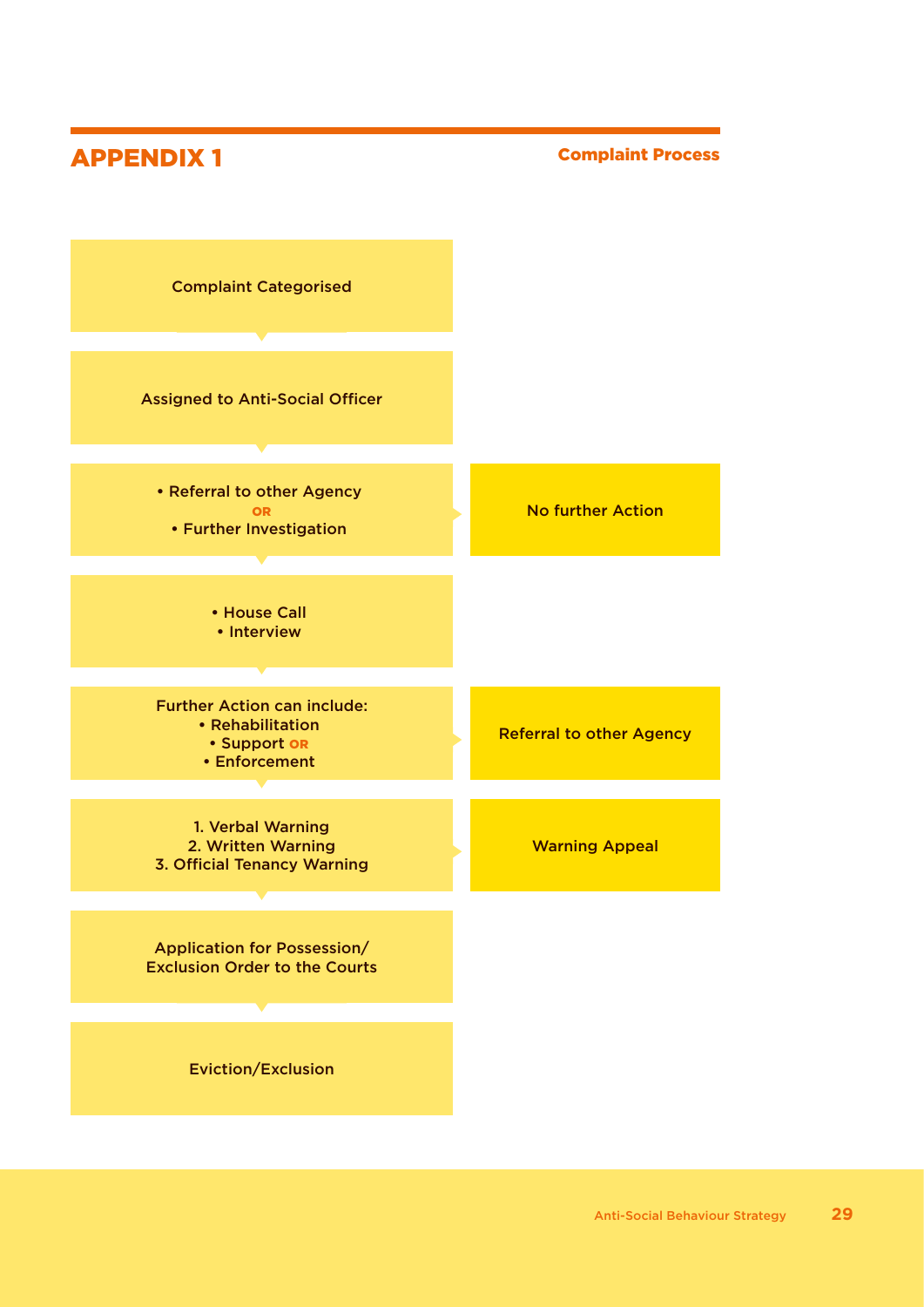### APPENDIX 2 Estate Management Clinics

| <b>CLINIC NAME</b>                        | <b>ADDRESS</b>                                | <b>DAYS HELD</b>                  | <b>TIME</b>        |
|-------------------------------------------|-----------------------------------------------|-----------------------------------|--------------------|
| <b>Clondalkin</b>                         | Civic Offices,<br>Clondalkin                  | <b>Every Thursday</b>             | 10am to 11am       |
| <b>Ronanstown</b>                         | <b>Ronanstown CYC</b>                         | <b>Every Tuesday</b>              | 11.30am to 12.30pm |
| <b>Killinarden</b>                        | Killinarden Community<br>Centre.              | <b>Every 2nd Monday</b>           | 11am to 12 noon    |
| Glenshane/<br><b>Rossfield/Macuilliam</b> | <b>Brookfield Community</b><br>Centre         | <b>Monthly on Tuesdays</b>        | 11am to 12 noon    |
| <b>Fettercairn</b>                        | Fettercairn Community Every Tuesday<br>Centre |                                   | 2.15pm to 3pm      |
| <b>Jobstown</b>                           | <b>Jobstown Community</b><br>Centre           | <b>Monthly First</b><br>Wednesday | 2:00pm to 3pm      |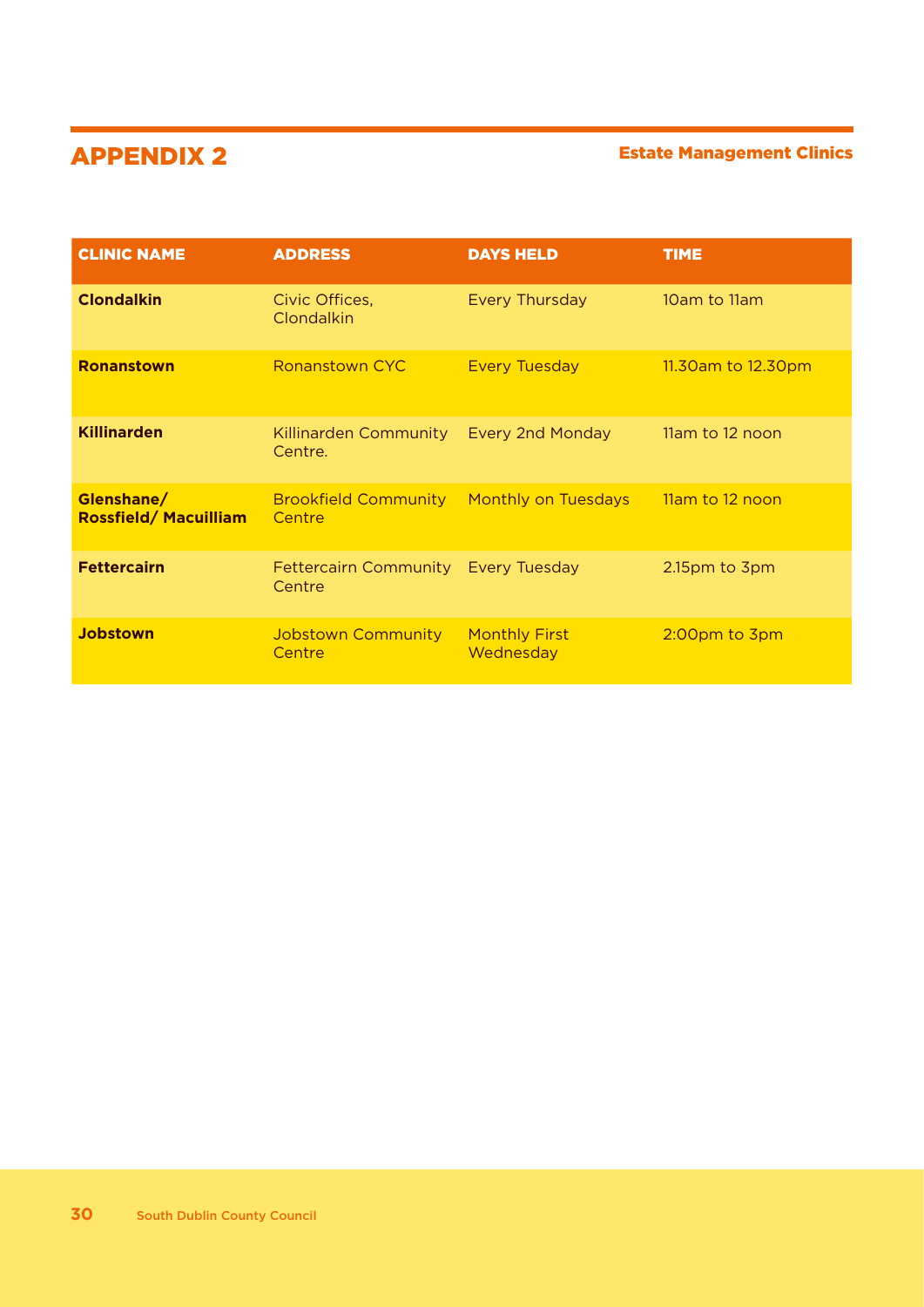sourcedesign.ie